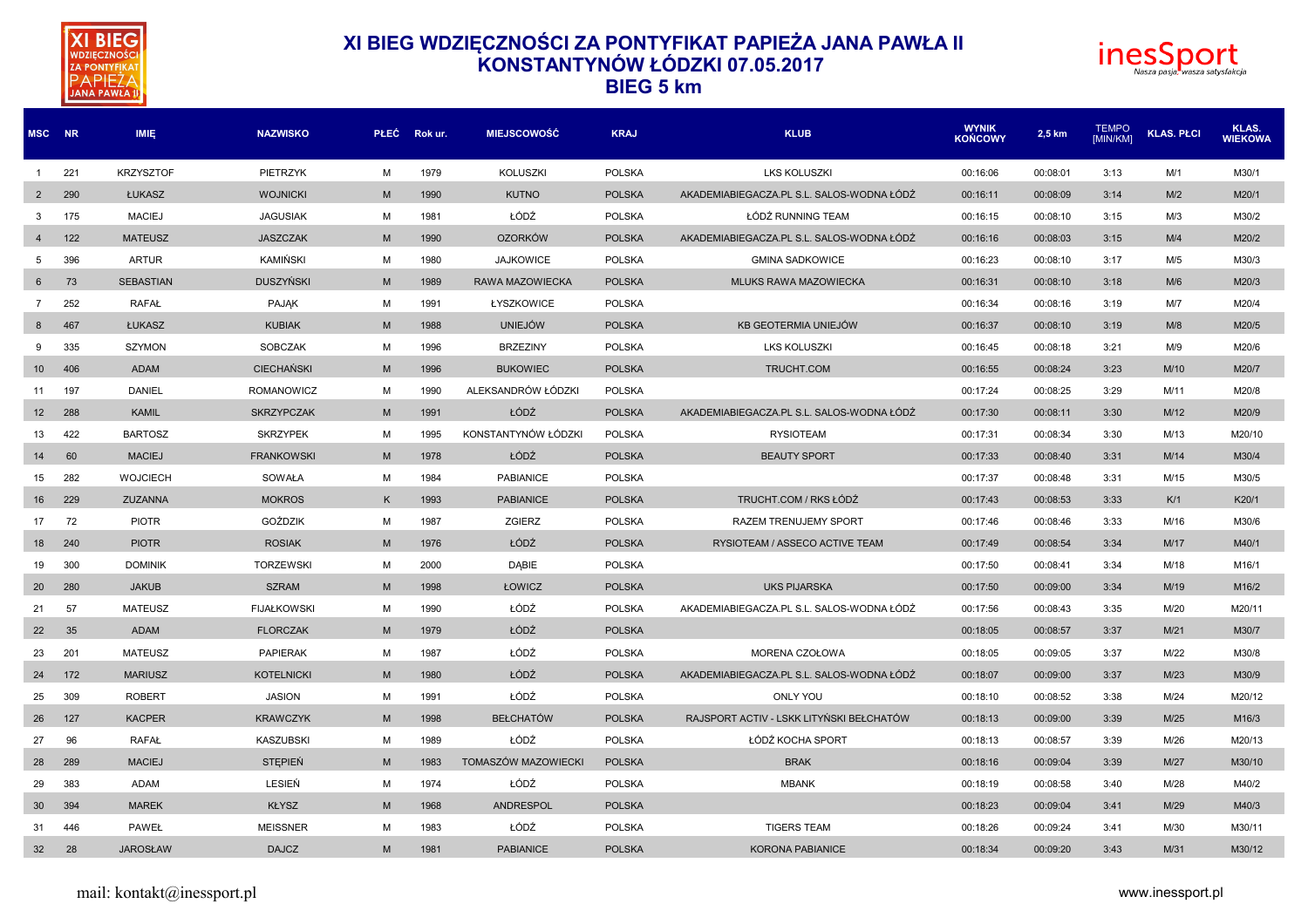



| MSC NR |     | <b>IMIE</b>      | <b>NAZWISKO</b>    |   | PŁEC Rokur. | <b>MIEJSCOWOŚĆ</b>  | <b>KRAJ</b>   | <b>KLUB</b>                               | <b>WYNIK</b><br><b>KONCOWY</b> | 2,5 km   | <b>TEMPO</b><br><b>IMIN/KMI</b> | <b>KLAS. PŁCI</b> | KLAS.<br><b>WIEKOWA</b> |
|--------|-----|------------------|--------------------|---|-------------|---------------------|---------------|-------------------------------------------|--------------------------------|----------|---------------------------------|-------------------|-------------------------|
| 33     | 442 | <b>JAROSŁAW</b>  | <b>SZEWCZYK</b>    | M | 1974        | NOWY BEDOŃ          | <b>POLSKA</b> |                                           | 00:18:37                       | 00:09:06 | 3:43                            | M/32              | M40/4                   |
| 34     | 453 | <b>SEBASTIAN</b> | <b>GRABOWSKI</b>   | M | 1976        | ŁÓDŹ                | <b>POLSKA</b> | SKLEP BIEGACZA ŁÓDŹ                       | 00:18:38                       | 00:09:07 | 3:44                            | M/33              | M40/5                   |
| 35     | 423 | <b>ADAM</b>      | <b>GASIOROWSKI</b> | M | 1989        | <b>PABIANICE</b>    | <b>POLSKA</b> | UKS AZYMUT PABIANICE                      | 00:18:41                       | 00:09:18 | 3:44                            | M/34              | M20/14                  |
| 36     | 301 | <b>WOJTEK</b>    | <b>STEFAŃSKI</b>   | M | 1987        | <b>PABIANICE</b>    | <b>POLSKA</b> | MORENA CZOŁOWA                            | 00:18:45                       | 00:09:19 | 3:45                            | M/35              | M30/13                  |
| 37     | 278 | ŁUKASZ           | <b>STRZEMECKI</b>  | м | 1976        | ŁÓDŹ                | <b>POLSKA</b> |                                           | 00:18:45                       | 00:09:18 | 3:45                            | M/36              | M40/6                   |
| 38     | 110 | <b>KONRAD</b>    | <b>JASTRZĄBEK</b>  | M | 1981        | ŁÓDŹ                | <b>POLSKA</b> | <b>EVERRUN</b>                            | 00:18:47                       | 00:09:20 | 3:45                            | M/37              | M30/14                  |
| 39     | 312 | <b>JAROSŁAW</b>  | <b>SZATANIAK</b>   | M | 1973        | ŁÓDŹ                | <b>POLSKA</b> | NIEZRZESZONY                              | 00:18:48                       | 00:09:34 | 3:46                            | M/38              | M40/7                   |
| 40     | 99  | ZDZISŁAW         | <b>KLUF</b>        | M | 1957        | <b>BEŁCHATÓW</b>    | <b>POLSKA</b> | <b>AMATOR</b>                             | 00:18:50                       | 00:09:34 | 3:46                            | M/39              | M60/1                   |
| 41     | 191 | <b>WITOLD</b>    | <b>RADZIK</b>      | M | 1961        | KONSTANTYNÓW ŁÓDZKI | POLSKA        |                                           | 00:18:51                       | 00:09:22 | 3:46                            | M/40              | M50/1                   |
| 42     | 387 | LUKASZ1234       | <b>KUBAS</b>       | M | 1984        | <b>PABIANICE</b>    | <b>POLSKA</b> |                                           | 00:18:52                       | 00:09:22 | 3:46                            | M/41              | M30/15                  |
| 43     | 452 | <b>MICHAŁ</b>    | LEWANDOWSKI        | M | 1992        | ŁÓDŹ                | <b>POLSKA</b> | KONSTANTYNOWSKA AKADEMIA SPORTU           | 00:18:53                       | 00:09:43 | 3:47                            | M/42              | M20/15                  |
| 44     | 56  | <b>DAWID</b>     | <b>CIEŚLA</b>      | M | 1977        | <b>RABIEN</b>       | <b>POLSKA</b> | <b>AGB TORFY</b>                          | 00:18:54                       | 00:09:26 | 3:47                            | M/43              | M40/8                   |
| 45     | 314 | <b>ROBERT</b>    | <b>WÓJCIK</b>      | M | 1973        | <b>ZGIERZ</b>       | <b>POLSKA</b> | <b>AMATOR</b>                             | 00:19:02                       | 00:09:36 | 3:48                            | M/44              | M40/9                   |
| 46     | 66  | <b>MATEUSZ</b>   | <b>BAJAS</b>       | M | 1990        | ŁÓDŹ                | <b>POLSKA</b> |                                           | 00:19:03                       | 00:09:24 | 3:49                            | M/45              | M20/16                  |
| 47     | 247 | <b>MACIEJ</b>    | <b>KULESZA</b>     | м | 1977        | ŁÓDŹ                | <b>POLSKA</b> | <b>MAXIMUS</b>                            | 00:19:06                       | 00:09:28 | 3:49                            | M/46              | M40/10                  |
| 48     | 125 | ŁUKASZ           | <b>JASIŃSKI</b>    | M | 1984        | KONSTANTYNÓW ŁÓDZKI | <b>POLSKA</b> | <b>KKS WŁÓKNIARZ</b>                      | 00:19:10                       | 00:09:45 | 3:50                            | M/47              | M30/16                  |
| 49     | 444 | <b>PRZEMEK</b>   | <b>STUPNOWICZ</b>  | M | 1995        | ŁÓDŹ                | <b>POLSKA</b> | EPOKA NORDICA ŁÓDŹ                        | 00:19:12                       | 00:09:39 | 3:50                            | M/48              | M20/17                  |
| 50     | 304 | <b>WOJCIECH</b>  | <b>SIENKIEWICZ</b> | M | 1973        | ŁÓDŹ                | <b>POLSKA</b> | <b>ORANGE POLSKA</b>                      | 00:19:13                       | 00:09:42 | 3:51                            | M/49              | M40/11                  |
| 51     | 227 | ŁUKASZ           | <b>MAJCHRZAK</b>   | м | 1981        | ZGIERZ              | <b>POLSKA</b> |                                           | 00:19:16                       | 00:09:27 | 3:51                            | M/50              | M30/17                  |
| 52     | 398 | <b>KRZYSZTOF</b> | <b>LEWANDOWSKI</b> | M | 1977        | ŁÓDŹ                | <b>POLSKA</b> | AKADEMIABIEGACZA.PL S.L. SALOS-WODNA ŁÓDŹ | 00:19:17                       | 00:09:35 | 3:51                            | M/51              | M40/12                  |
| 53     | 124 | <b>MARCIN</b>    | <b>KREBS</b>       | M | 1986        | <b>PABIANICE</b>    | <b>POLSKA</b> | <b>RUN&amp;SMILE PABIANICE</b>            | 00:19:17                       | 00:09:41 | 3:51                            | M/52              | M30/18                  |
| 54     | 94  | <b>KONRAD</b>    | <b>KOSECKI</b>     | M | 1977        | ALEKSANDRÓW ŁÓDZKI  | <b>POLSKA</b> |                                           | 00:19:18                       | 00:09:56 | 3:52                            | M/53              | M40/13                  |
| 55     | 269 | <b>JAROSŁAW</b>  | <b>SMUTEK</b>      | M | 1964        | KONSTANTYNÓW ŁÓDZKI | <b>POLSKA</b> |                                           | 00:19:20                       | 00:09:35 | 3:52                            | M/54              | M50/2                   |
| 56     | 218 | <b>KAMIL</b>     | <b>ROMAS</b>       | M | 1998        | <b>BEŁCHATÓW</b>    | <b>POLSKA</b> | <b>RAJSPORT ACTIVE</b>                    | 00:19:20                       | 00:10:04 | 3:52                            | M/55              | M16/4                   |
| 57     | 337 | <b>WITEK</b>     | <b>TOSIK</b>       | M | 1982        | ALEKSANDRÓW ŁÓDZKI  | <b>POLSKA</b> | <b>MBANK</b>                              | 00:19:21                       | 00:09:26 | 3:52                            | M/56              | M30/19                  |
| 58     | 251 | <b>TOMASZ</b>    | <b>KLINIEWSKI</b>  | M | 1990        | ŁÓDŹ                | <b>POLSKA</b> |                                           | 00:19:21                       | 00:09:37 | 3:52                            | M/57              | M20/18                  |
| 59     | 390 | <b>PIOTR</b>     | <b>KMIECIAK</b>    | M | 1984        | ŁÓDŹ                | <b>POLSKA</b> | WORLD360.PL                               | 00:19:25                       | 00:09:53 | 3:53                            | M/58              | M30/20                  |
| 60     | 36  | <b>JAROSŁAW</b>  | <b>CICHOSZ</b>     | M | 1985        | ŁÓDŹ                | <b>POLSKA</b> | AKADEMIABIEGACZA.PL S.L. SALOS-WODNA ŁÓDŹ | 00:19:26                       | 00:09:02 | 3:53                            | M/59              | M30/21                  |
| 61     | 169 | <b>RADOSŁAW</b>  | <b>KACPRZAK</b>    | м | 1975        | ŁÓDŹ                | <b>POLSKA</b> | <b>EVERRUN</b>                            | 00:19:28                       | 00:09:50 | 3:54                            | M/60              | M40/14                  |
| 62     | 22  | <b>JACEK</b>     | <b>BOROWCZYK</b>   | M | 1965        | TOMASZÓW MAZOWIECKI | <b>POLSKA</b> |                                           | 00:19:29                       | 00:09:35 | 3:54                            | M/61              | M50/3                   |
| 63     | 380 | ŁUKASZ           | <b>KLATE</b>       | M | 1978        | ŁÓDŹ                | <b>POLSKA</b> | ŁÓDŹ KOCHA SPORT                          | 00:19:30                       | 00:09:41 | 3:54                            | M/62              | M30/22                  |
| 64     | 465 | <b>MICHAŁ</b>    | <b>JANUS</b>       | M | 1984        | DABROWA GÓRNICZA    | <b>POLSKA</b> |                                           | 00:19:38                       | 00:09:37 | 3:56                            | M/63              | M30/23                  |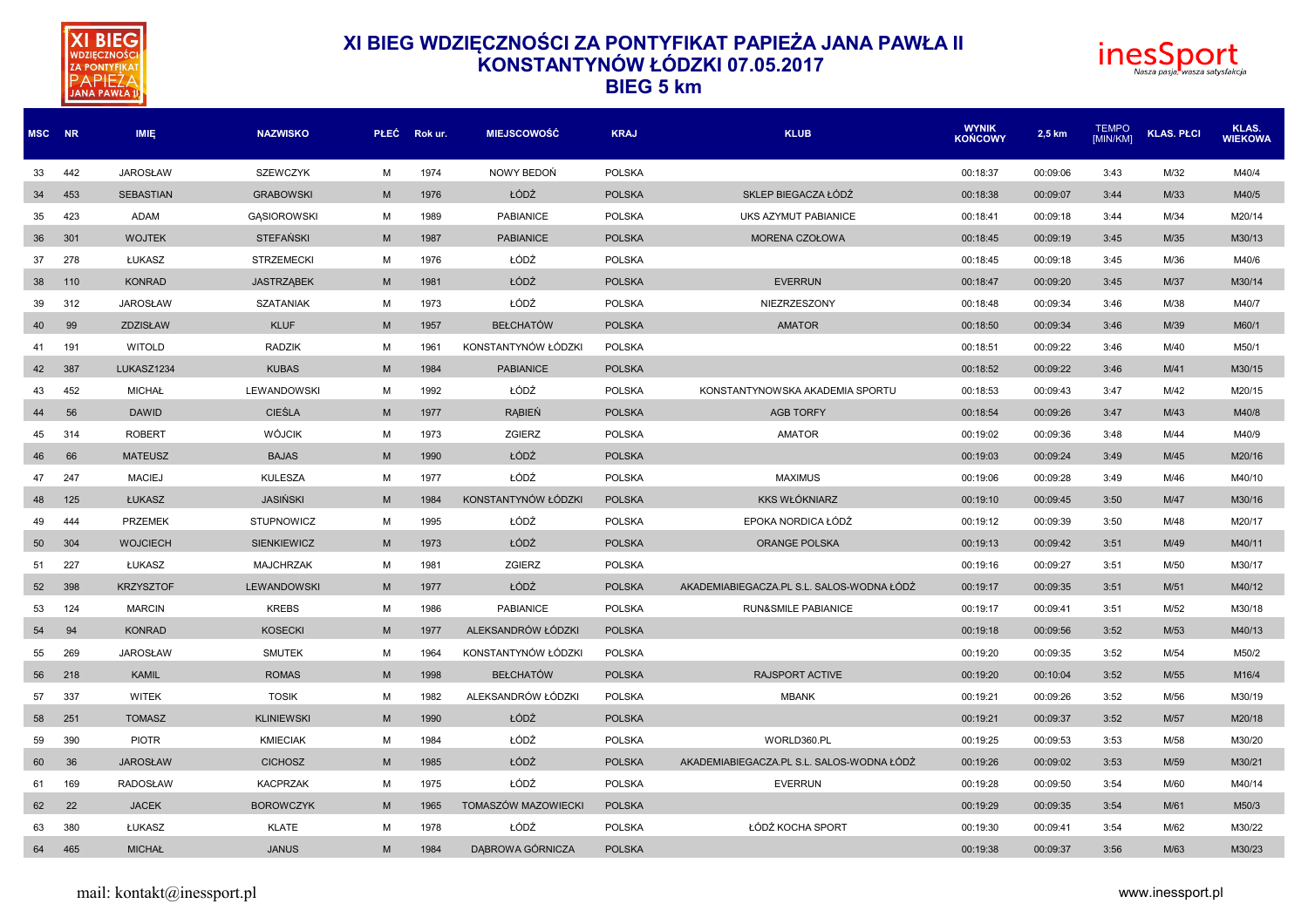



| MSC NR |     | <b>IMIE</b>       | <b>NAZWISKO</b>     |   | PŁEĆ Rokur. | <b>MIEJSCOWOŚĆ</b>   | <b>KRAJ</b>   | <b>KLUB</b>                               | <b>WYNIK</b><br><b>KOŃCOWY</b> | 2,5 km   | <b>TEMPO</b><br><b>IMIN/KMI</b> | <b>KLAS. PŁCI</b> | KLAS.<br><b>WIEKOWA</b> |
|--------|-----|-------------------|---------------------|---|-------------|----------------------|---------------|-------------------------------------------|--------------------------------|----------|---------------------------------|-------------------|-------------------------|
| 65     | 220 | <b>PRZEMEK</b>    | <b>ROKICKI</b>      | M | 1983        | ŁÓDŹ                 | <b>POLSKA</b> |                                           | 00:19:40                       | 00:09:45 | 3:56                            | M/64              | M30/24                  |
| 66     | 348 | <b>FILIP</b>      | <b>STROBIN</b>      | M | 1983        | KONSTANTYNÓW ŁÓDZKI  | <b>POLSKA</b> |                                           | 00:19:41                       | 00:09:41 | 3:56                            | M/65              | M30/25                  |
| 67     | 52  | CZESŁAW           | <b>BŁASZCZYK</b>    | м | 1964        | <b>KROŚNIEWICE</b>   | <b>POLSKA</b> | STOWARZYSZENIE INTEGRACJA KROŚNIEWICE     | 00:19:43                       | 00:09:52 | 3:57                            | M/66              | M50/4                   |
| 68     | 107 | <b>PRZEMYSŁAW</b> | <b>KACPRZAK</b>     | M | 1983        | KONSTANTYNÓW ŁÓDZKI  | <b>POLSKA</b> |                                           | 00:19:44                       | 00:09:29 | 3:57                            | M/67              | M30/26                  |
| 69     | 212 | <b>BARTOSZ</b>    | <b>MAJCHRZAK</b>    | M | 1984        | ZGIERZ               | <b>POLSKA</b> | K.S. CELIRONMAN S.A.                      | 00:19:47                       | 00:09:49 | 3:57                            | M/68              | M30/27                  |
| 70     | 219 | <b>WERONIKA</b>   | <b>MARCINIAK</b>    | K | 1995        | ŁÓDŹ                 | <b>POLSKA</b> | AKADEMIABIEGACZA.PL S.L. SALOS-WODNA ŁÓDŹ | 00:19:48                       | 00:09:48 | 3:58                            | K/2               | K20/2                   |
| 71     | 78  | <b>MARTA</b>      | <b>BUKOWSKA</b>     | K | 1992        | TOMASZÓW MAZOWIECKI  | <b>POLSKA</b> |                                           | 00:19:49                       | 00:09:44 | 3:58                            | K/3               | K20/3                   |
| 72     | 179 | <b>DAMIAN</b>     | <b>KOŁACIŃSKI</b>   | M | 1999        | ŁÓDŹ                 | <b>POLSKA</b> |                                           | 00:19:56                       | 00:10:05 | 3:59                            | M/69              | M16/5                   |
| 73     | 436 | <b>BARTŁOMIEJ</b> | <b>DZIUBA</b>       | M | 1976        | ŁÓDŹ                 | <b>POLSKA</b> | FUJITSU RUNNING TEAM ŁÓDŹ                 | 00:19:56                       | 00:10:12 | 3:59                            | M/70              | M40/15                  |
| 74     | 241 | <b>MARCIN</b>     | <b>PILICHOWSKI</b>  | M | 1982        | KONSTANTYNÓW ŁÓDZKI  | <b>POLSKA</b> | RUN KONSTANTYNÓW                          | 00:20:00                       | 00:09:46 | 4:00                            | M/71              | M30/28                  |
| 75     | 370 | <b>MARCIN</b>     | WIECKOWSKI          | м | 1985        | ALEKSANDRÓW ŁÓDZKI   | <b>POLSKA</b> | DEUTSCHE BANK MARATHON TEAM               | 00:20:01                       | 00:09:49 | 4:00                            | M/72              | M30/29                  |
| 76     | 67  | <b>MARIUSZ</b>    | <b>BŁASZCZYK</b>    | M | 1986        | <b>ZGIERZ</b>        | <b>POLSKA</b> | ZGIERZOŁAKI                               | 00:20:06                       | 00:10:04 | 4:01                            | M/73              | M30/30                  |
| 77     | 343 | <b>DARIA</b>      | <b>OGRODOWCZYK</b>  | К | 1994        | ŁÓDŹ                 | POLSKA        | CELIRONMAN/DECATHLON PASAŻ ŁÓDZKI         | 00:20:09                       | 00:09:58 | 4:02                            | K/4               | K20/4                   |
| 78     | 71  | <b>DOROTA</b>     | <b>GAPYS</b>        | K | 1984        | ŁÓDŹ                 | <b>POLSKA</b> | AKADEMIABIEGACZA.PL S.L SALOS-WODNA ŁÓDŹ  | 00:20:11                       | 00:09:55 | 4:02                            | K/5               | K30/1                   |
| 79     | 417 | <b>KRZYSZTOF</b>  | <b>STASZAK</b>      | M | 1988        | KONSTANTYNÓW ŁÓDZKI  | <b>POLSKA</b> |                                           | 00:20:19                       | 00:10:25 | 4:04                            | M/74              | M20/19                  |
| 80     | 318 | <b>WOJCIECH</b>   | <b>ZALASA</b>       | M | 1968        | ŁÓDŹ                 | <b>POLSKA</b> | ŁÓDŹ KOCHA SPORT                          | 00:20:21                       | 00:10:21 | 4:04                            | M/75              | M40/16                  |
| 81     | 230 | <b>MARCIN</b>     | PIETRZAK            | м | 1989        | ŁÓDŹ                 | <b>POLSKA</b> | POWSTANIEC DOBRA                          | 00:20:23                       | 00:10:24 | 4:05                            | M/76              | M20/20                  |
| 82     | 98  | <b>ARKADIUSZ</b>  | <b>KUJAWSKI</b>     | M | 1971        | ŁÓDZ                 | <b>POLSKA</b> | <b>RYSIOTEAM</b>                          | 00:20:23                       | 00:10:16 | 4:05                            | M/77              | M40/17                  |
| 83     | 49  | <b>KAMIL</b>      | <b>BAJON</b>        | M | 1985        | ŁÓDŹ                 | <b>POLSKA</b> | ŁÓDŹ KOCHA SPORT                          | 00:20:24                       | 00:11:05 | 4:05                            | M/78              | M30/31                  |
| 84     | 34  | <b>RYSZARD</b>    | <b>BRONISZEWSKI</b> | M | 1957        | PIOTRKÓW TRYBUNALSKI | <b>POLSKA</b> | PKB ENDORFINA                             | 00:20:31                       | 00:10:22 | 4:06                            | M/79              | M60/2                   |
| 85     | 217 | WALDEMAR          | <b>MICHALAK</b>     | м | 1971        | <b>KUTNO</b>         | <b>POLSKA</b> |                                           | 00:20:32                       | 00:10:22 | 4:06                            | M/80              | M40/18                  |
| 86     | 129 | <b>MICHAŁ</b>     | <b>KOSIOR</b>       | M | 1992        | ŁÓDŹ                 | <b>POLSKA</b> | <b>KS CELIRONMAN S.A.</b>                 | 00:20:32                       | 00:10:33 | 4:06                            | M/81              | M20/21                  |
| 87     | 411 | <b>PIOTR</b>      | WEDER               | M | 1976        | ŁÓDŹ                 | <b>POLSKA</b> | FOREVER YOUNG ŁÓDŹ                        | 00:20:40                       | 00:10:24 | 4:08                            | M/82              | M40/19                  |
| 88     | 431 | <b>PRZEMEK</b>    | <b>GRZEJDZIAK</b>   | M | 1980        | ŁÓDŹ                 | <b>POLSKA</b> |                                           | 00:20:41                       | 00:10:01 | 4:08                            | M/83              | M30/32                  |
| 89     | 421 | <b>JAROSŁAW</b>   | <b>SZPAK</b>        | M | 1985        | ŁÓDŹ                 | <b>POLSKA</b> |                                           | 00:20:42                       | 00:10:16 | 4:08                            | M/84              | M30/33                  |
| 90     | 48  | <b>MARIUSZ</b>    | <b>CIEŚLIK</b>      | M | 1982        | ŁÓDŹ                 | <b>POLSKA</b> | ŁÓDŹ KOCHA SPORT                          | 00:20:42                       | 00:10:30 | 4:08                            | M/85              | M30/34                  |
| 91     | 416 | AGNIESZKA         | <b>WYSOCKA</b>      | K | 1981        | ŁÓDŹ                 | <b>POLSKA</b> | ŁÓDŹ KOCHA SPORT                          | 00:20:44                       | 00:10:25 | 4:09                            | K/6               | K30/2                   |
| 92     | 433 | <b>KRZYSIEK</b>   | <b>BUKOWIECKI</b>   | M | 1982        | <b>KUNY</b>          | <b>POLSKA</b> | <b>KB MARATON TUREK</b>                   | 00:20:45                       | 00:10:23 | 4:09                            | M/86              | M30/35                  |
| 93     | 336 | <b>MACIEJ</b>     | <b>ZIELAK</b>       | M | 1977        | ŁÓDŹ                 | <b>POLSKA</b> | UKS JUNIOR PIATKOWISKO                    | 00:20:45                       | 00:10:27 | 4:09                            | M/87              | M40/20                  |
| 94     | 253 | <b>PAWEŁ</b>      | <b>MACIASZCZYK</b>  | M | 1973        | ŁÓDZ                 | <b>POLSKA</b> |                                           | 00:20:45                       | 00:10:24 | 4:09                            | M/88              | M40/21                  |
| 95     | 29  | <b>ANTONI</b>     | <b>BARANOWSKI</b>   | м | 1959        | <b>TUMIDAJ</b>       | <b>POLSKA</b> |                                           | 00:20:47                       | 00:10:23 | 4:09                            | M/89              | M50/5                   |
| 96     | 302 | <b>MICHAŁ</b>     | <b>WIERZCHOŃ</b>    | M | 1974        | ŁÓDŹ                 | <b>POLSKA</b> | <b>SUPER TEAM</b>                         | 00:20:48                       | 00:10:15 | 4:10                            | M/90              | M40/22                  |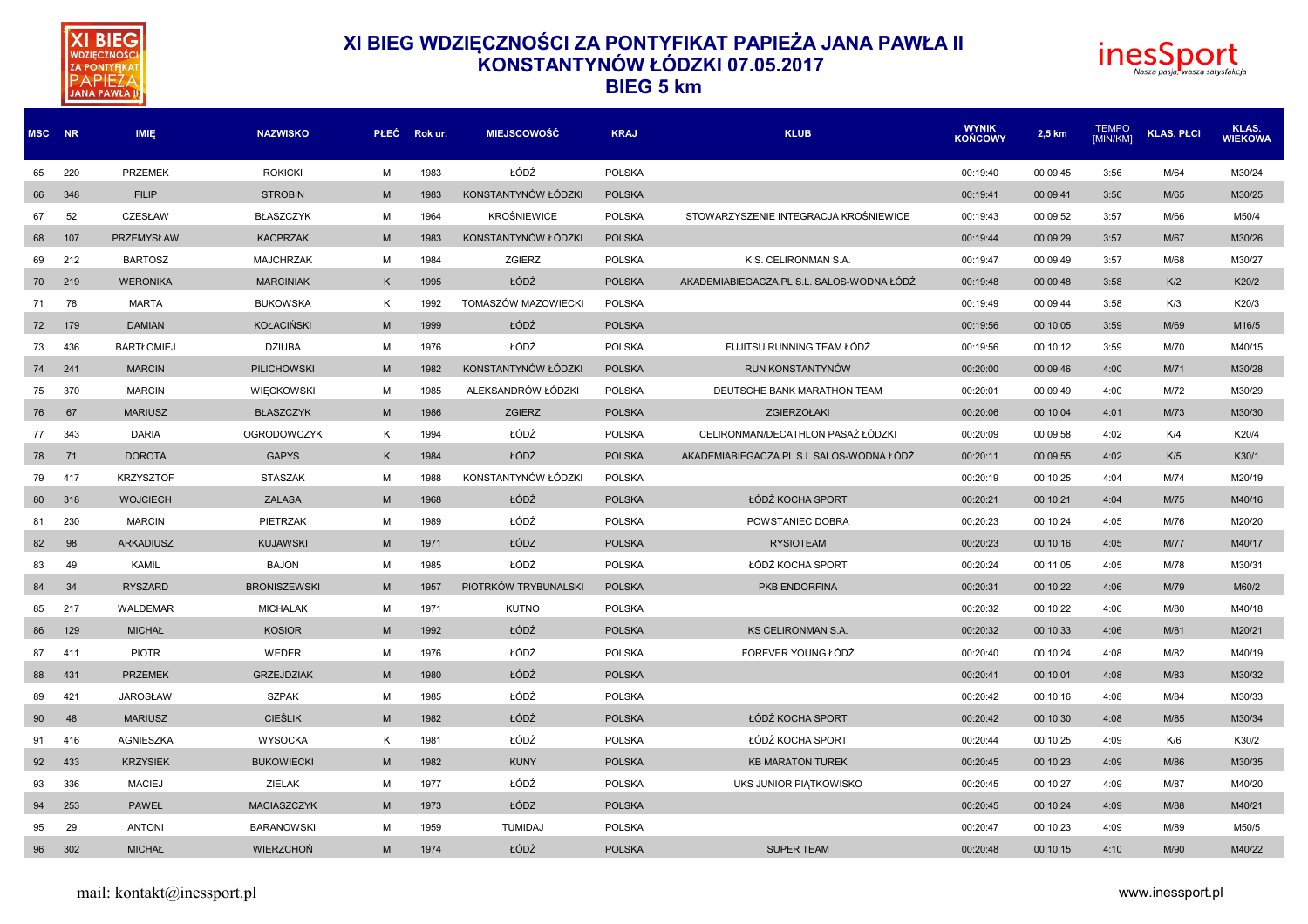



| MSC NR |     | IMIĘ              | <b>NAZWISKO</b>         |   | PŁEC Rokur. | <b>MIEJSCOWOŚĆ</b>  | <b>KRAJ</b>   | <b>KLUB</b>                               | <b>WYNIK</b><br><b>KONCOWY</b> | 2,5 km   | <b>TEMPO</b><br><b>IMIN/KMI</b> | <b>KLAS. PŁCI</b> | KLAS.<br><b>WIEKOWA</b> |
|--------|-----|-------------------|-------------------------|---|-------------|---------------------|---------------|-------------------------------------------|--------------------------------|----------|---------------------------------|-------------------|-------------------------|
| 97     | 367 | <b>MACIEJ</b>     | <b>TOPCZEWSKI</b>       | м | 1977        | ŁÓDŹ                | <b>POLSKA</b> | SBRT MOC ENERGIA ENDORFINA                | 00:20:50                       | 00:10:23 | 4:10                            | M/91              | M40/23                  |
| 98     | 23  | <b>ZBIGNIEW</b>   | <b>FRET</b>             | M | 1952        | ŁÓDŹ                | <b>POLSKA</b> | <b>RYSIO TEAM</b>                         | 00:20:51                       | 00:10:40 | 4:10                            | M/92              | M60/3                   |
| 99     | 77  | PAWEŁ             | <b>DIOWKSZ</b>          | м | 1973        | ŁÓDŹ                | <b>POLSKA</b> |                                           | 00:20:52                       | 00:10:33 | 4:10                            | M/93              | M40/24                  |
| 100    | 203 | <b>MAGDALENA</b>  | <b>POLA</b>             | K | 1978        | ŁÓDŹ                | <b>POLSKA</b> | ŁÓDŹ KOCHA SPORT                          | 00:20:52                       | 00:10:36 | 4:10                            | K/T               | K30/3                   |
| 101    | 333 | <b>MICHAŁ</b>     | <b>STUSIŃSKI</b>        | M | 1980        | ŁÓDŹ                | <b>POLSKA</b> | PARKRUN ŁÓDŹ                              | 00:20:53                       | 00:10:37 | 4:11                            | M/94              | M30/36                  |
| 102    | 92  | <b>MARIUSZ</b>    | <b>KLAPENDA</b>         | M | 1974        | ŁECZYCA             | <b>POLSKA</b> |                                           | 00:20:54                       | 00:10:25 | 4:11                            | M/95              | M40/25                  |
| 103    | 168 | <b>KRZYSZTOF</b>  | <b>KOTYNIA</b>          | M | 1967        | <b>BRZEZINY</b>     | <b>POLSKA</b> | PIETRZYK RUNNING TEAM                     | 00:20:54                       | 00:10:25 | 4:11                            | M/96              | M50/6                   |
| 104    | 402 | <b>ALEKSANDRA</b> | <b>GÓRECKA</b>          | K | 1977        | ŁÓDŹ                | <b>POLSKA</b> | <b>ORANGE POLSKA</b>                      | 00:20:56                       | 00:10:36 | 4:11                            | K/8               | K40/1                   |
| 105    | 391 | PAWEŁ             | <b>LEWOCHA</b>          | M | 1973        | ALEKSANDRÓW ŁÓDZKI  | <b>POLSKA</b> | <b>CELIRONMAN</b>                         | 00:20:56                       | 00:10:13 | 4:11                            | M/97              | M40/26                  |
| 106    | 69  | <b>ROBERT</b>     | <b>BUDNER</b>           | M | 1976        | ŁÓDŹ                | <b>POLSKA</b> | <b>EVERRUN</b>                            | 00:20:58                       | 00:10:28 | 4:12                            | M/98              | M40/27                  |
| 107    | 437 | <b>ROBERT</b>     | LEWERA                  | M | 1970        | <b>PABIANICE</b>    | <b>POLSKA</b> | TATE & LYLE ACTIVE TEAM                   | 00:21:01                       | 00:10:32 | 4:12                            | M/99              | M40/28                  |
| 108    | 365 | <b>MARIUSZ</b>    | <b>SZAFLIK</b>          | M | 1972        | ŁASK                | <b>POLSKA</b> | <b>RAJSPORT ACTIVE</b>                    | 00:21:03                       | 00:10:18 | 4:13                            | M/100             | M40/29                  |
| 109    | 287 | PAULINA           | <b>SZYMCZAK</b>         | K | 2000        | ŁÓDŹ                | <b>POLSKA</b> | AKADEMIABIEGACZA.PL S.L. SALOS-WODNA ŁÓDŹ | 00:21:05                       | 00:10:29 | 4:13                            | K/9               | K16/1                   |
| 110    | 435 | <b>JUSTYNA</b>    | <b>GRZELEWSKA</b>       | K | 1990        | KONSTANTYNÓW ŁÓDZKI | <b>POLSKA</b> |                                           | 00:21:05                       | 00:10:16 | 4:13                            | K/10              | K20/5                   |
| 111    | 303 | <b>EWELINA</b>    | TRAWCZYŃSKA             | K | 1977        | ŁÓDŹ                | <b>POLSKA</b> | E-WAMP                                    | 00:21:09                       | 00:10:27 | 4:14                            | K/11              | K40/2                   |
| 112    | 256 | <b>CEZARY</b>     | <b>MARCINIAK</b>        | M | 1965        | <b>PABIANICE</b>    | <b>POLSKA</b> | <b>PKK99</b>                              | 00:21:16                       | 00:10:33 | 4:15                            | M/101             | M50/7                   |
| 113    | 113 | <b>JAKUB</b>      | <b>KLIMCZAK</b>         | M | 1991        | ŁOWICZ              | <b>POLSKA</b> | ATLAS RUNNING TEAM                        | 00:21:19                       | 00:10:22 | 4:16                            | M/102             | M20/22                  |
| 114    | 186 | <b>WOJCIECH</b>   | ODRZYWÓŁ VEL NAWENTURA  | M | 1980        | ŁÓDŹ                | <b>POLSKA</b> | ŁÓDŹ KOCHA SPORT                          | 00:21:19                       | 00:10:26 | 4:16                            | M/103             | M30/37                  |
| 115    | 377 | <b>WOJCIECH</b>   | <b>MAJEWSKI</b>         | M | 1991        | ŁÓDŹ                | <b>POLSKA</b> | <b>NORDEA RUNNERS</b>                     | 00:21:20                       | 00:10:50 | 4:16                            | M/104             | M20/23                  |
| 116    | 393 | <b>SŁAWEK</b>     | <b>KACPRZAK</b>         | M | 1975        | <b>JUSTYNÓW</b>     | <b>POLSKA</b> | LZS JUSTYNÓW                              | 00:21:25                       | 00:10:37 | 4:17                            | M/105             | M40/30                  |
| 117    | 259 | <b>TOMASZ</b>     | OSTROWICZ               | M | 1974        | ŁÓDŹ                | <b>POLSKA</b> |                                           | 00:21:26                       | 00:10:40 | 4:17                            | M/106             | M40/31                  |
| 118    | 354 | <b>MAREK</b>      | WIADERKOWICZ            | M | 1998        | ŁÓDŹ                | <b>POLSKA</b> |                                           | 00:21:29                       | 00:10:33 | 4:18                            | M/107             | M16/6                   |
| 119    | 270 | <b>TOMASZ</b>     | <b>WOJTASIK</b>         | M | 1990        | ŁÓDŹ                | <b>POLSKA</b> |                                           | 00:21:29                       | 00:10:25 | 4:18                            | M/108             | M20/24                  |
| 120    | 213 | <b>TOMASZ</b>     | <b>PAWLIKOWSKI</b>      | M | 1995        | <b>PABIANICE</b>    | <b>POLSKA</b> | <b>UKS HEROS TEAM PABIANICE</b>           | 00:21:37                       | 00:10:49 | 4:19                            | M/109             | M20/25                  |
| 121    | 180 | <b>MAREK</b>      | KOPEĆ                   | M | 1987        | ŁÓDŹ                | <b>POLSKA</b> | SW                                        | 00:21:39                       | 00:11:10 | 4:20                            | M/110             | M30/38                  |
| 122    | 46  | <b>KRZYSZTOF</b>  | <b>COLONNA-WALEWSKI</b> | M | 1985        | <b>RABIEŃ</b>       | <b>POLSKA</b> | ŁÓDŹ RUNNING TEAM                         | 00:21:39                       | 00:11:09 | 4:20                            | M/111             | M30/39                  |
| 123    | 268 | ŁUKASZ            | <b>SKOWROŃSKI</b>       | м | 1982        | ŁÓDŹ                | <b>POLSKA</b> |                                           | 00:21:42                       | 00:10:52 | 4:20                            | M/112             | M30/40                  |
| 124    | 386 | <b>KATARZYNA</b>  | <b>LISOWSKA</b>         | K | 1993        | KONSTANTYNÓW ŁÓDZKI | <b>POLSKA</b> |                                           | 00:21:45                       | 00:10:33 | 4:21                            | K/12              | K20/6                   |
| 125    | 199 | JANUSZ            | <b>REDZYNIA</b>         | M | 1953        | ŁÓDZ                | <b>POLSKA</b> | <b>RYSIOTEAM</b>                          | 00:21:45                       | 00:10:46 | 4:21                            | M/113             | M60/4                   |
| 126    | 65  | <b>MARCIN</b>     | <b>DYLIK</b>            | M | 1981        | ALEKSANDRÓW ŁÓDZKI  | <b>POLSKA</b> | <b>CELIRONMAN</b>                         | 00:21:47                       | 00:10:41 | 4:21                            | M/114             | M30/41                  |
| 127    | 384 | <b>DAGMARA</b>    | <b>KOZIRÓG</b>          | K | 1972        | <b>PABIANICE</b>    | <b>POLSKA</b> | <b>KORONA PABIANICE</b>                   | 00:21:48                       | 00:10:55 | 4:22                            | K/13              | K40/3                   |
| 128    | 53  | <b>KRZYSZTOF</b>  | <b>BARANOWSKI</b>       | M | 1962        | <b>KUTNO</b>        | <b>POLSKA</b> | <b>KUTNO BIEGA</b>                        | 00:21:48                       | 00:10:50 | 4:22                            | M/115             | M50/8                   |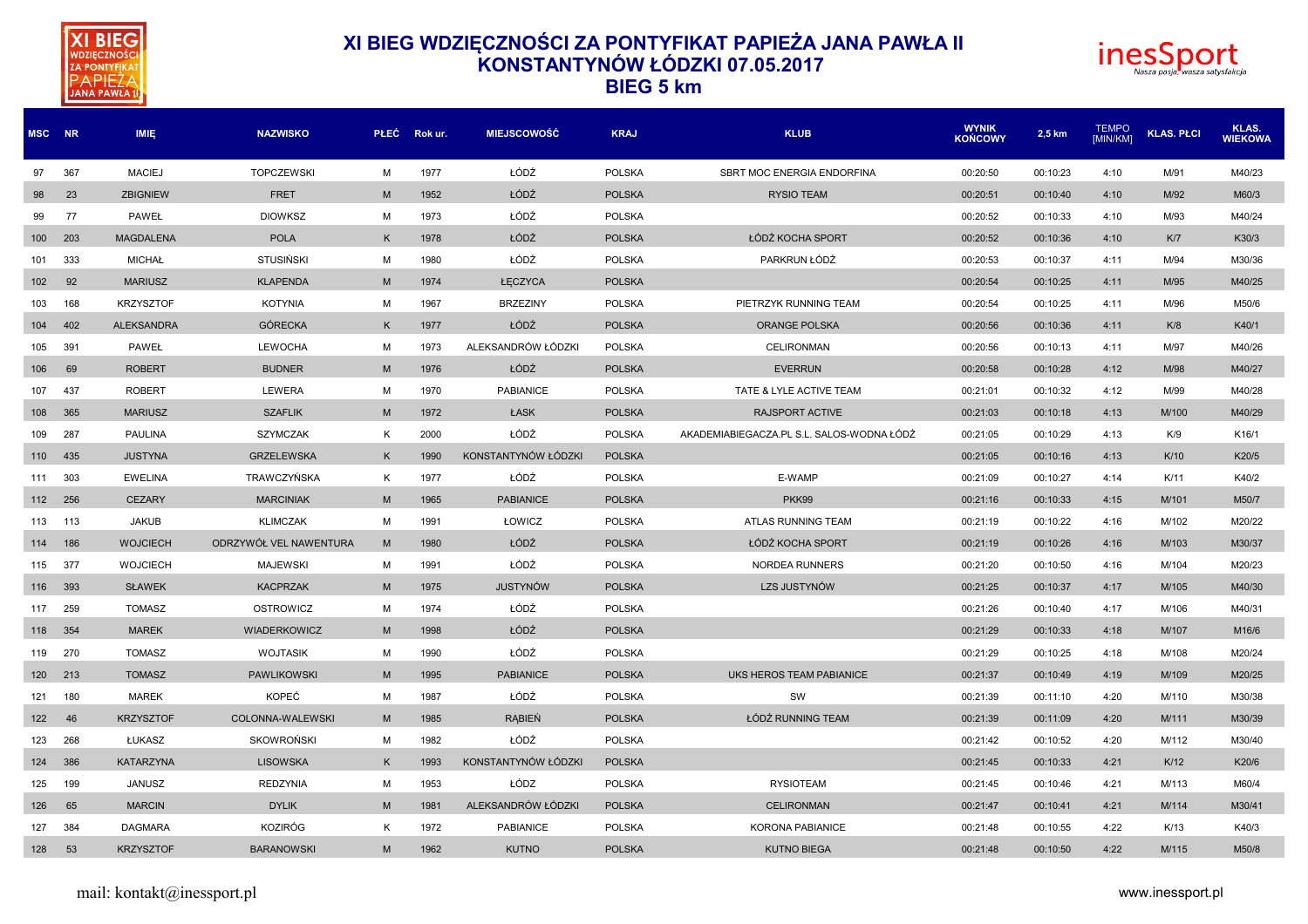



|     | MSC NR | <b>IMIE</b>       | <b>NAZWISKO</b>    |   | PŁEC Rokur. | <b>MIEJSCOWOŚĆ</b>   | <b>KRAJ</b>   | <b>KLUB</b>                             | <b>WYNIK</b><br><b>KOŃCOWY</b> | 2,5 km   | <b>TEMPO</b><br><b>IMIN/KMI</b> | <b>KLAS. PŁCI</b> | KLAS.<br><b>WIEKOWA</b> |
|-----|--------|-------------------|--------------------|---|-------------|----------------------|---------------|-----------------------------------------|--------------------------------|----------|---------------------------------|-------------------|-------------------------|
| 129 | 403    | <b>MARCIN</b>     | <b>GÓRECKI</b>     | M | 1977        | ŁÓDŹ                 | <b>POLSKA</b> | <b>FAN-RUN TEAM</b>                     | 00:21:49                       | 00:11:00 | 4:22                            | M/116             | M40/32                  |
| 130 | 299    | ANDRZEJ           | <b>ZIABKA</b>      | M | 1973        | ALEKSANDROW LODZKI   | <b>POLSKA</b> |                                         | 00:21:50                       | 00:10:42 | 4:22                            | M/117             | M40/33                  |
| 131 | 58     | <b>TOMASZ</b>     | <b>CZAJKOWSKI</b>  | M | 1976        | ŁÓDŹ                 | <b>POLSKA</b> | ŁÓDŹ KOCHA SPORT                        | 00:21:51                       | 00:11:08 | 4:22                            | M/118             | M40/34                  |
| 132 | 430    | <b>MARCIN</b>     | <b>BAZAN</b>       | M | 1975        | KONSTANTYNÓW ŁÓDZKI  | <b>POLSKA</b> | <b>VERA RUNNING TEAM</b>                | 00:21:51                       | 00:11:24 | 4:22                            | M/119             | M40/35                  |
| 133 | 239    | <b>EWA</b>        | PATROWICZ          | K | 1975        | ŁÓDŹ                 | <b>POLSKA</b> | ŚLĘZAK TEAM / MOCNI W DUCHU - ZABIEGANI | 00:21:53                       | 00:11:03 | 4:23                            | K/14              | K40/4                   |
| 134 | 51     | ŁUKASZ            | <b>GREZIAK</b>     | M | 1985        | ŁÓDŹ                 | <b>POLSKA</b> |                                         | 00:21:56                       | 00:10:39 | 4:23                            | M/120             | M30/42                  |
| 135 | 254    | <b>MARCIN</b>     | <b>MASŁOWSKI</b>   | M | 1979        | ŁÓDŹ                 | <b>POLSKA</b> |                                         | 00:21:56                       | 00:11:11 | 4:23                            | M/121             | M30/43                  |
| 136 | 457    | <b>WIKTOR</b>     | ŁASZCZYŃSKI        | M | 1985        | ŁÓDŹ                 | <b>POLSKA</b> |                                         | 00:21:58                       | 00:10:56 | 4:24                            | M/122             | M30/44                  |
| 137 | 198    | <b>ROBERT</b>     | <b>PODLASIAK</b>   | M | 1979        | ŁÓDŹ                 | <b>POLSKA</b> | <b>RYSIOTEAM</b>                        | 00:22:00                       | 00:10:45 | 4:24                            | M/123             | M30/45                  |
| 138 | 334    | <b>BARTŁOMIEJ</b> | <b>WIERUCKI</b>    | M | 1983        | ŁÓDŹ                 | <b>POLSKA</b> | <b>RAZEM TRENUJEMY SPORT</b>            | 00:22:01                       | 00:11:01 | 4:24                            | M/124             | M30/46                  |
| 139 | 109    | <b>AGNIESZKA</b>  | <b>JASTRZABEK</b>  | K | 1984        | ŁÓDŹ                 | <b>POLSKA</b> | <b>EVERRUN</b>                          | 00:22:02                       | 00:11:10 | 4:24                            | K/15              | K30/4                   |
| 140 | 112    | ŁUKASZ            | <b>KNAPIK</b>      | M | 1984        | PARADYŻ              | <b>POLSKA</b> | LKS FENIKS OPOCZNO                      | 00:22:03                       | 00:10:48 | 4:25                            | M/125             | M30/47                  |
| 141 | 339    | <b>WOJCIECH</b>   | <b>SZADZIUK</b>    | M | 1977        | ŁÓDŹ                 | <b>POLSKA</b> | TATE & LYLE ACTIVE TEAM                 | 00:22:07                       | 00:11:03 | 4:25                            | M/126             | M40/36                  |
| 142 | 10     | PRZEMYSŁAW        | <b>GRABARZ</b>     | M | 1987        | <b>PABIANICE</b>     | <b>POLSKA</b> |                                         | 00:22:07                       | 00:11:08 | 4:25                            | M/127             | M30/48                  |
| 143 | 359    | <b>GRZEGORZ</b>   | <b>GOLIŃSKI</b>    | M | 1980        | ŁÓDŹ                 | <b>POLSKA</b> | ŁÓDŹ KOCHA SPORT                        | 00:22:11                       | 00:10:51 | 4:26                            | M/128             | M30/49                  |
| 144 | 273    | <b>MAREK</b>      | <b>SEKIETA</b>     | M | 1968        | <b>PABIANICE</b>     | <b>POLSKA</b> | <b>KU AZS PŁ</b>                        | 00:22:13                       | 00:11:07 | 4:27                            | M/129             | M40/37                  |
| 145 | 441    | <b>MARIAN</b>     | <b>MOSTOWY</b>     | M | 1969        | ŁÓDŹ                 | <b>POLSKA</b> |                                         | 00:22:14                       | 00:10:47 | 4:27                            | M/130             | M40/38                  |
| 146 | 167    | <b>MARCIN</b>     | ŁANDWIJT           | M | 1973        | KONSTANTYNÓW ŁÓDZKI  | <b>POLSKA</b> | <b>EVERRUN</b>                          | 00:22:15                       | 00:11:10 | 4:27                            | M/131             | M40/39                  |
| 147 | 27     | <b>PIOTR</b>      | <b>BAUER</b>       | M | 1989        | ŁÓDŹ                 | <b>POLSKA</b> | <b>BRAK</b>                             | 00:22:15                       | 00:11:27 | 4:27                            | M/132             | M20/26                  |
| 148 | 26     | <b>TOMASZ</b>     | <b>BROCKI</b>      | M | 1982        | <b>PABIANICE</b>     | <b>POLSKA</b> |                                         | 00:22:18                       | 00:11:36 | 4:28                            | M/133             | M30/50                  |
| 149 | 20     | <b>TOMASZ</b>     | GAWEŁ              | M | 1978        | <b>KRZYWIEC</b>      | <b>POLSKA</b> | ATLAS RUNNING TEAM                      | 00:22:18                       | 00:11:19 | 4:28                            | M/134             | M30/51                  |
| 150 | 62     | ANDRZEJ           | <b>BAGRODZKI</b>   | M | 1971        | ZGIERZ               | <b>POLSKA</b> | <b>NBP</b>                              | 00:22:18                       | 00:11:09 | 4:28                            | M/135             | M40/40                  |
| 151 | 461    | ADAM              | PIETRASZEK         | M | 1968        | <b>PABIANICE</b>     | <b>POLSKA</b> |                                         | 00:22:20                       | 00:10:38 | 4:28                            | M/136             | M40/41                  |
| 152 | 237    | <b>TADEUSZ</b>    | PRZYGODZKI         | M | 1949        | PIOTRKÓW TRYBUNALSKI | <b>POLSKA</b> | PKB ENDORFINA                           | 00:22:20                       | 00:10:58 | 4:28                            | M/137             | M60/5                   |
| 153 | 320    | SEBASTIAN         | <b>WALCZAK</b>     | M | 1979        | ŁÓDŹ                 | <b>POLSKA</b> | <b>MBANK</b>                            | 00:22:21                       | 00:11:51 | 4:28                            | M/138             | M30/52                  |
| 154 | 93     | <b>GRZEGORZ</b>   | <b>KUBICKI</b>     | M | 1971        | ALEKSANDRÓW ŁÓDZKI   | <b>POLSKA</b> |                                         | 00:22:21                       | 00:10:52 | 4:28                            | M/139             | M40/42                  |
| 155 | 420    | <b>JAROSŁAW</b>   | <b>WOLAK</b>       | м | 1969        | ŁÓDŹ                 | <b>POLSKA</b> | <b>MBANK</b>                            | 00:22:27                       | 00:11:19 | 4:29                            | M/140             | M40/43                  |
| 156 | 267    | <b>NATALIA</b>    | <b>WRÓBEL</b>      | K | 1988        | ŁÓDŹ                 | <b>POLSKA</b> |                                         | 00:22:27                       | 00:11:14 | 4:29                            | K/16              | K20/7                   |
| 157 | 258    | LUKASZMAJCHRZAK   | <b>MAJCHRZAK</b>   | M | 1991        | LODZ                 | <b>POLSKA</b> |                                         | 00:22:31                       | 00:11:15 | 4:30                            | M/141             | M20/27                  |
| 158 | 87     | <b>GRZEGORZ</b>   | <b>KAŹMIERCZAK</b> | M | 1972        | KONSTANTYNÓW ŁÓDZKI  | <b>POLSKA</b> | <b>RUN FLY TEAM</b>                     | 00:22:31                       | 00:11:17 | 4:30                            | M/142             | M40/44                  |
| 159 | 246    | <b>JAKUB</b>      | <b>MALKA</b>       | м | 1983        | ŁÓDŹ                 | <b>POLSKA</b> |                                         | 00:22:31                       | 00:11:11 | 4:30                            | M/143             | M30/53                  |
| 160 | 117    | <b>DANIEL</b>     | <b>FAGAS</b>       | M | 1984        | <b>OZORKÓW</b>       | <b>POLSKA</b> |                                         | 00:22:34                       | 00:10:46 | 4:31                            | M/144             | M30/54                  |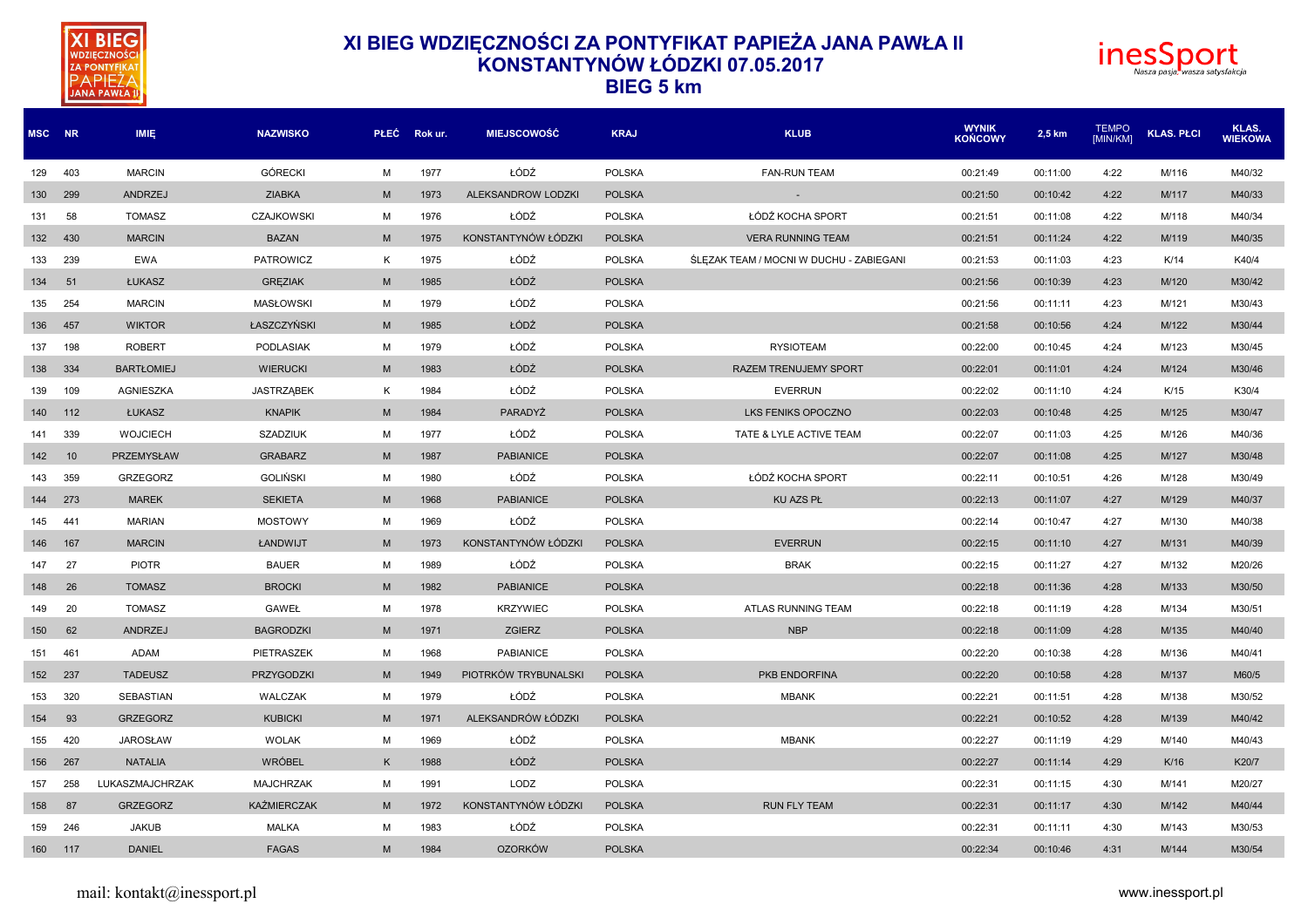



| MSC NR |     | <b>IMIE</b>      | <b>NAZWISKO</b>     | <b>PLEC</b> | Rok ur. | <b>MIEJSCOWOŚĆ</b>  | <b>KRAJ</b>   | <b>KLUB</b>                            | WYNIK<br><b>KOŃCOWY</b> | 2,5 km   | <b>TEMPO</b><br>[MIN/KM] | <b>KLAS. PŁCI</b> | KLAS.<br><b>WIEKOWA</b> |
|--------|-----|------------------|---------------------|-------------|---------|---------------------|---------------|----------------------------------------|-------------------------|----------|--------------------------|-------------------|-------------------------|
| 161    | 330 | <b>MACIEK</b>    | <b>WOŹNICKI</b>     | M           | 1980    | ŁÓDŹ                | <b>POLSKA</b> | RUNNING SUCKS / PARKRUN ŁÓDŹ           | 00:22:35                | 00:11:38 | 4:31                     | M/145             | M30/55                  |
| 162    | 260 | <b>ADRIAN</b>    | <b>PACZEŚ</b>       | M           | 1996    | KONSTANTYNÓW ŁÓDZKI | <b>POLSKA</b> |                                        | 00:22:38                | 00:11:23 | 4:32                     | M/146             | M20/28                  |
| 163    | 418 | <b>SYLWEK</b>    | <b>ZIELIŃSKI</b>    | M           | 1983    | ŁÓDZ                | <b>POLSKA</b> |                                        | 00:22:41                | 00:12:06 | 4:32                     | M/147             | M30/56                  |
| 164    | 171 | <b>PIOTR</b>     | <b>KOLASA</b>       | M           | 1987    | ŁÓDŹ                | <b>POLSKA</b> |                                        | 00:22:41                | 00:11:35 | 4:32                     | M/148             | M30/57                  |
| 165    | 432 | <b>MARIUSZ</b>   | <b>BUGAJNY</b>      | M           | 1983    | ŁÓDŻ                | <b>POLSKA</b> |                                        | 00:22:42                | 00:11:27 | 4:32                     | M/149             | M30/58                  |
| 166    | 17  | <b>SZYMON</b>    | <b>DEBSKI</b>       | M           | 1985    | KONSTANTYNÓW ŁÓDZKI | <b>POLSKA</b> |                                        | 00:22:44                | 00:11:13 | 4:33                     | M/150             | M30/59                  |
| 167    | 358 | LESZEK           | <b>KURAS</b>        | M           | 1980    | ALEKSANDRÓW ŁODZK   | <b>POLSKA</b> |                                        | 00:22:46                | 00:11:22 | 4:33                     | M/151             | M30/60                  |
| 168    | 106 | WŁODZIMIERZ      | <b>KOWALSKI</b>     | M           | 1955    | ŁÓDŹ                | <b>POLSKA</b> | ŁÓDŹ RUNNING TEAM Z PARKRUN ŁÓDŹ       | 00:22:47                | 00:11:16 | 4:33                     | M/152             | M60/6                   |
| 169    | 32  | <b>KRZYSZTOF</b> | <b>BRZEZIŃSKI</b>   | M           | 1974    | ŁASK                | <b>POLSKA</b> |                                        | 00:22:47                | 00:11:39 | 4:33                     | M/153             | M40/45                  |
| 170    | 338 | <b>MARCIN</b>    | WYMYSŁOWSKI         | M           | 1981    | ALEKSANDRÓW ŁÓDZKI  | <b>POLSKA</b> | <b>MBANK</b>                           | 00:22:49                | 00:11:33 | 4:34                     | M/154             | M30/61                  |
| 171    | 469 | <b>PIOTR</b>     | ŁĘGOCKI             | M           | 1988    | <b>ROMANÓW</b>      | <b>POLSKA</b> |                                        | 00:22:55                | 00:11:22 | 4:35                     | M/155             | M20/29                  |
| 172    | 281 | <b>MAREK</b>     | <b>SZYMBORSKI</b>   | M           | 1974    | ŁASK                | <b>POLSKA</b> | PRZEDSZKOLE POKAŻ ŚWIAT                | 00:22:57                | 00:10:59 | 4:35                     | M/156             | M40/46                  |
| 173    | 305 | <b>JULITA</b>    | TITZ-KOZA           | K           | 1981    | ŁÓDŹ                | <b>POLSKA</b> |                                        | 00:22:57                | 00:11:19 | 4:35                     | K/17              | K30/5                   |
| 174    | 79  | <b>DOMINIKA</b>  | <b>FOGIEL</b>       | K           | 1984    | ZDUŃSKA WOLA        | <b>POLSKA</b> |                                        | 00:22:59                | 00:11:22 | 4:36                     | K/18              | K30/6                   |
| 175    | 244 | <b>TOMASZ</b>    | <b>RYDZYŃSKI</b>    | M           | 1979    | <b>KRZYWIEC</b>     | <b>POLSKA</b> |                                        | 00:22:59                | 00:11:40 | 4:36                     | M/157             | M30/62                  |
| 176    | 192 | ANDRZEJ          | <b>RADZIK</b>       | M           | 1962    | KONSTANTYNÓW ŁÓDZKI | <b>POLSKA</b> |                                        | 00:23:04                | 00:11:25 | 4:37                     | M/158             | M50/9                   |
| 177    | 331 | <b>DARIUSZ</b>   | <b>STRZECHOWSKI</b> | M           | 1981    | BEDOŃ PRZYKOŚCIELNY | <b>POLSKA</b> |                                        | 00:23:06                | 00:11:03 | 4:37                     | M/159             | M30/63                  |
| 178    | 245 | ŁUKASZ           | <b>PRZYBYLSKI</b>   | M           | 1990    | <b>SZADEK</b>       | <b>POLSKA</b> | <b>DUCH POSTEPU</b>                    | 00:23:06                | 00:11:40 | 4:37                     | M/160             | M20/30                  |
| 179    | 40  | <b>MAREK</b>     | <b>DURKOWSKI</b>    | M           | 1982    | ŁÓDŹ                | <b>POLSKA</b> |                                        | 00:23:12                | 00:11:40 | 4:38                     | M/161             | M30/64                  |
| 180    | 308 | <b>MARCIN</b>    | <b>STASIAK</b>      | M           | 1976    | KONSTANTYNÓW ŁÓDZKI | <b>POLSKA</b> |                                        | 00:23:13                | 00:11:48 | 4:39                     | M/162             | M40/47                  |
| 181    | 428 | <b>PAWEŁ</b>     | <b>IZDEBSKI</b>     | M           | 1967    | <b>DALIKÓW</b>      | <b>POLSKA</b> |                                        | 00:23:13                | 00:11:40 | 4:39                     | M/163             | M50/10                  |
| 182    | 68  | <b>MARIUSZ</b>   | <b>BOGDAN</b>       | M           | 1983    | ŁÓDŹ                | <b>POLSKA</b> |                                        | 00:23:14                | 00:11:29 | 4:39                     | M/164             | M30/65                  |
| 183    | 385 | <b>RADOSŁAW</b>  | ŁASKI               | M           | 1983    | ŁÓDŹ                | <b>POLSKA</b> |                                        | 00:23:15                | 00:11:42 | 4:39                     | M/165             | M30/66                  |
| 184    | 130 | <b>DARIUSZ</b>   | <b>ŁECHTAŃSKI</b>   | M           | 1987    | WOLA ZARADZYŃSKA    | <b>POLSKA</b> | KOMISARIAT POLICJI KONSTANTYNÓW ŁÓDZKI | 00:23:16                | 00:11:48 | 4:39                     | M/166             | M30/67                  |
| 185    | 103 | <b>TADEUSZ</b>   | <b>KACPRZAK</b>     | M           | 1955    | KONSTANTYNÓW ŁÓDZKI | <b>POLSKA</b> |                                        | 00:23:19                | 00:11:21 | 4:40                     | M/167             | M60/7                   |
| 186    | 322 | <b>KATARZYNA</b> | <b>SUSKA</b>        | K           | 1977    | ŁÓDŹ                | <b>POLSKA</b> | ŁÓDŹ RUNNING TEAM                      | 00:23:19                | 00:11:35 | 4:40                     | K/19              | K40/5                   |
| 187    | 19  | <b>RADOSŁAW</b>  | <b>BORKOWSKI</b>    | M           | 1974    | TOMASZÓW MAZOWIECKI | <b>POLSKA</b> |                                        | 00:23:21                | 00:11:43 | 4:40                     | M/168             | M40/48                  |
| 188    | 176 | <b>MAREK</b>     | <b>KOMZA</b>        | M           | 1966    | ŁÓDŹ                | <b>POLSKA</b> | <b>POLESIE</b>                         | 00:23:22                | 00:11:38 | 4:40                     | M/169             | M50/11                  |
| 189    | 449 | <b>PAULINA</b>   | <b>OLEJNICZAK</b>   | K           | 1989    | ŁÓDŹ                | <b>POLSKA</b> |                                        | 00:23:22                | 00:11:53 | 4:40                     | K/20              | K20/8                   |
| 190    | 297 | <b>PAWEŁ</b>     | <b>WILINSKI</b>     | M           | 1980    | ŁÓDŹ                | <b>POLSKA</b> |                                        | 00:23:23                | 00:11:04 | 4:41                     | M/170             | M30/68                  |
| 191    | 166 | <b>WOJCIECH</b>  | <b>GUZEK</b>        | M           | 1983    | ŁÓDŹ                | <b>POLSKA</b> |                                        | 00:23:26                | 00:11:51 | 4:41                     | M/171             | M30/69                  |
| 192    | 325 | <b>MICHAŁ</b>    | WIŚNIEWSKI          | M           | 1984    | ŁODŹ                | <b>POLSKA</b> |                                        | 00:23:27                | 00:11:59 | 4:41                     | M/172             | M30/70                  |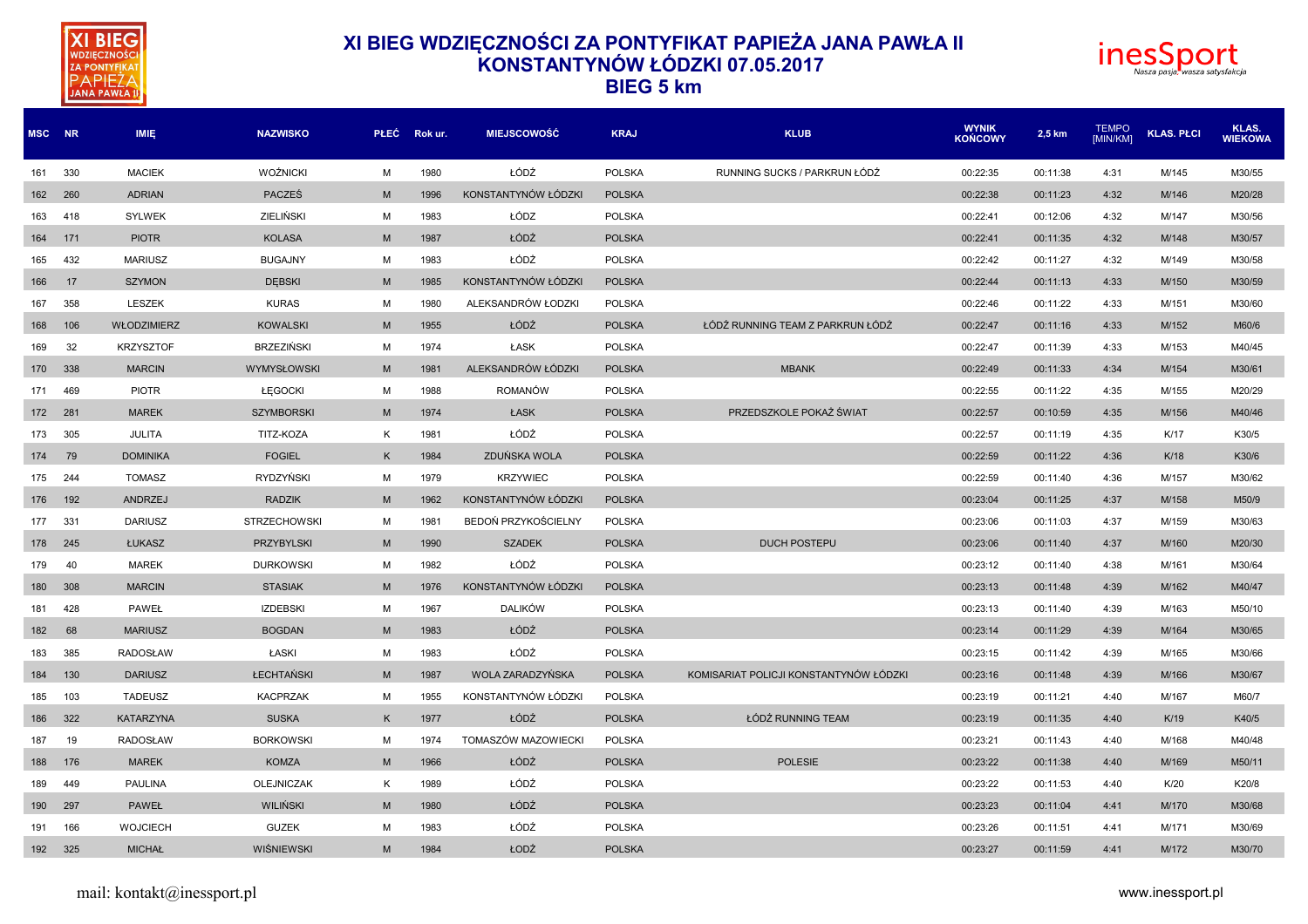



| MSC NR  |     | <b>IMIE</b>      | <b>NAZWISKO</b>     | <b>PLEC</b> | Rok ur. | <b>MIEJSCOWOŚĆ</b>   | <b>KRAJ</b>   | <b>KLUB</b>                         | <b>WYNIK</b><br><b>KOŃCOWY</b> | 2,5 km   | <b>TEMPO</b><br>[MIN/KM] | <b>KLAS, PŁCI</b> | <b>KLAS.</b><br><b>WIEKOWA</b> |
|---------|-----|------------------|---------------------|-------------|---------|----------------------|---------------|-------------------------------------|--------------------------------|----------|--------------------------|-------------------|--------------------------------|
| 193     | 202 | <b>JUSTYNA</b>   | <b>PASTWIŃSKA</b>   | Κ           | 1989    | ŁÓDŹ                 | <b>POLSKA</b> | ŁÓDŹ RUNNING TEAM                   | 00:23:29                       | 00:12:25 | 4:42                     | K/21              | K20/9                          |
| 194 249 |     | <b>RADEK</b>     | <b>KAMIŃSKI</b>     | M           | 1977    | ŁÓDŹ                 | <b>POLSKA</b> |                                     | 00:23:30                       | 00:11:23 | 4:42                     | M/173             | M40/49                         |
| 195     | 382 | ADAM             | <b>LISZEWSKI</b>    | M           | 1979    | <b>BEŁCHATÓW</b>     | <b>POLSKA</b> |                                     | 00:23:31                       | 00:12:00 | 4:42                     | M/174             | M30/71                         |
| 196     | 55  | PRZEMYSŁAW       | <b>CIEKAŃSKI</b>    | M           | 1989    | <b>PAWLIKOWICE</b>   | <b>POLSKA</b> |                                     | 00:23:33                       | 00:12:22 | 4:43                     | M/175             | M20/31                         |
| 197     | 319 | <b>KAROLINA</b>  | <b>TRAJDOS</b>      | K           | 1985    | PIOTRKÓW TRYBUNALSKI | <b>POLSKA</b> | PIOTRKOWSKI KLUB BIEGACZA ENDORFINA | 00:23:33                       | 00:11:52 | 4:43                     | K/22              | K30/7                          |
| 198     | 13  | <b>GRZEGORZ</b>  | <b>HERKT</b>        | M           | 1973    | ŁÓDŹ                 | <b>POLSKA</b> |                                     | 00:23:36                       | 00:11:55 | 4:43                     | M/176             | M40/50                         |
| 199     | 43  | <b>ANNA</b>      | <b>BARTOSIK</b>     | Κ           | 1986    | <b>DOBRA</b>         | <b>POLSKA</b> | ATLAS RUNNING TEAM                  | 00:23:36                       | 00:11:51 | 4:43                     | K/23              | K30/8                          |
| 200     | 315 | <b>TERESA</b>    | <b>STEFAŃCZYK</b>   | K           | 1969    | ALEKSANDRÓW ŁÓDZKI   | <b>POLSKA</b> |                                     | 00:23:37                       | 00:12:00 | 4:43                     | K/24              | K40/6                          |
| 201 404 |     | <b>TOMASZ</b>    | <b>ANDRZEJEWSKI</b> | M           | 1962    | PABIANICE            | <b>POLSKA</b> | <b>GILLETTE RUN</b>                 | 00:23:39                       | 00:11:53 | 4:44                     | M/177             | M50/12                         |
| 202 111 |     | <b>JOANNA</b>    | <b>JACHNIK</b>      | K           | 1994    | KOŁO                 | <b>POLSKA</b> |                                     | 00:23:40                       | 00:11:51 | 4:44                     | K/25              | K20/10                         |
| 203     | 15  | <b>JACEK</b>     | <b>BALICKI</b>      | M           | 1963    | ŁÓDŹ                 | <b>POLSKA</b> | <b>BIEGACZ NOWOSOLNA</b>            | 00:23:46                       | 00:11:58 | 4:45                     | M/178             | M50/13                         |
| 204     | 327 | <b>MAGDALENA</b> | <b>SIKORA</b>       | K           | 1998    | ŁÓDŹ                 | <b>POLSKA</b> |                                     | 00:23:49                       | 00:12:19 | 4:46                     | K/26              | K16/2                          |
| 205     | 374 | <b>JAKUB</b>     | <b>OCHOTA</b>       | M           | 1990    | <b>OZORKÓW</b>       | <b>POLSKA</b> |                                     | 00:23:55                       | 00:12:08 | 4:47                     | M/179             | M20/32                         |
| 206     | 50  | ŁUKASZ           | <b>BAJON</b>        | M           | 1981    | ŁÓDŹ                 | <b>POLSKA</b> |                                     | 00:23:56                       | 00:12:58 | 4:47                     | M/180             | M30/72                         |
| 207     | 33  | SYLWIA           | <b>BRATKOWSKA</b>   | K           | 1969    | KONSTANTYNÓW ŁÓDZKI  | <b>POLSKA</b> |                                     | 00:24:02                       | 00:11:46 | 4:48                     | K/27              | K40/7                          |
| 208     | 426 | <b>BARTOSZ</b>   | <b>DZIEMIDOWICZ</b> | M           | 1988    | ŁÓDŹ                 | <b>POLSKA</b> |                                     | 00:24:06                       | 00:11:42 | 4:49                     | M/181             | M20/33                         |
| 209     | 438 | <b>MACIEJ</b>    | <b>KOBALCZYK</b>    | M           | 1984    | ŁÓDŹ                 | <b>POLSKA</b> |                                     | 00:24:08                       | 00:12:00 | 4:50                     | M/182             | M30/73                         |
| 210 400 |     | <b>DARIUSZ</b>   | <b>KUBIAK</b>       | M           | 1983    | ŁÓDŹ                 | <b>POLSKA</b> | <b>BIEGACZ NOWOSOLNA</b>            | 00:24:09                       | 00:12:34 | 4:50                     | M/183             | M30/74                         |
| 211 170 |     | <b>MICHAŁ</b>    | <b>KRÓLIKOWSKI</b>  | M           | 1980    | ŁÓDŹ                 | <b>POLSKA</b> |                                     | 00:24:10                       | 00:11:44 | 4:50                     | M/184             | M30/75                         |
| 212 126 |     | <b>WITOLD</b>    | <b>JUSZCZAK</b>     | M           | 1976    | KONSTANTYNÓW ŁÓDZKI  | <b>POLSKA</b> |                                     | 00:24:11                       | 00:12:32 | 4:50                     | M/185             | M40/51                         |
| 213 399 |     | <b>TOMEK</b>     | KAPCZYŃSKI          | М           | 1969    | WOLA MOSZCZENICKA    | <b>POLSKA</b> |                                     | 00:24:12                       | 00:12:14 | 4:50                     | M/186             | M40/52                         |
|         |     |                  |                     |             |         |                      |               |                                     |                                |          |                          |                   |                                |

 324 ŁUKASZ SMOLAREK M 1984 ALEKSANDRÓW ŁÓDZKI POLSKA RAGINIS TEAM 00:24:14 00:12:06 4:51 M/187 M30/76 366 JAROSŁAW WACHOWIEC M 1968 ROKICINY KOLONIA POLSKA 00:24:15 00:12:25 4:51 M/188 M40/53 379 PAWEŁ KUREK M 1983 ŁÓDZ POLSKA 00:24:15 00:13:00 4:51 M/189 M30/77 294 MACIEK SMIT M 1973 KONSTANTYNÓW ŁÓDZKI POLSKA 00:24:18 00:12:37 4:52 M/190 M40/54 279 TADEUSZ SZEWCZYK M 1946 ŁÓDŹ POLSKA RYSIOTEAM 00:24:21 00:12:33 4:52 M/191 M70/1 101 MICHAŁ KOPERTOWSKI M 1984 ŁÓDŹ POLSKA 00:24:22 00:11:56 4:52 M/192 M30/78 162 ALEKSANDRA KADZIDŁOWSKA K 1976 ŁÓDŹ POLSKA PARKRUN ŁÓDŹ 00:24:25 00:12:17 4:53 K/28 K40/8 372 DAMIAN RAPACZ M 1988 SKOTNIKI POLSKA 00:24:25 00:11:31 4:53 M/193 M20/34 116 SŁAWOMIR JĘDRASZKIEWICZ M 1967 KONSTANTYNÓW ŁÓDZKI POLSKA 00:24:28 00:12:39 4:54 M/194 M50/14 316 TOMEK STEFAŃCZYK M 2000 ANTONIEW POLSKA 00:24:29 00:11:56 4:54 M/195 M16/7 16 SYLWIA DYRKACZ K 1980 ŁÓDŹ POLSKA 00:24:29 00:12:21 4:54 K/29 K30/9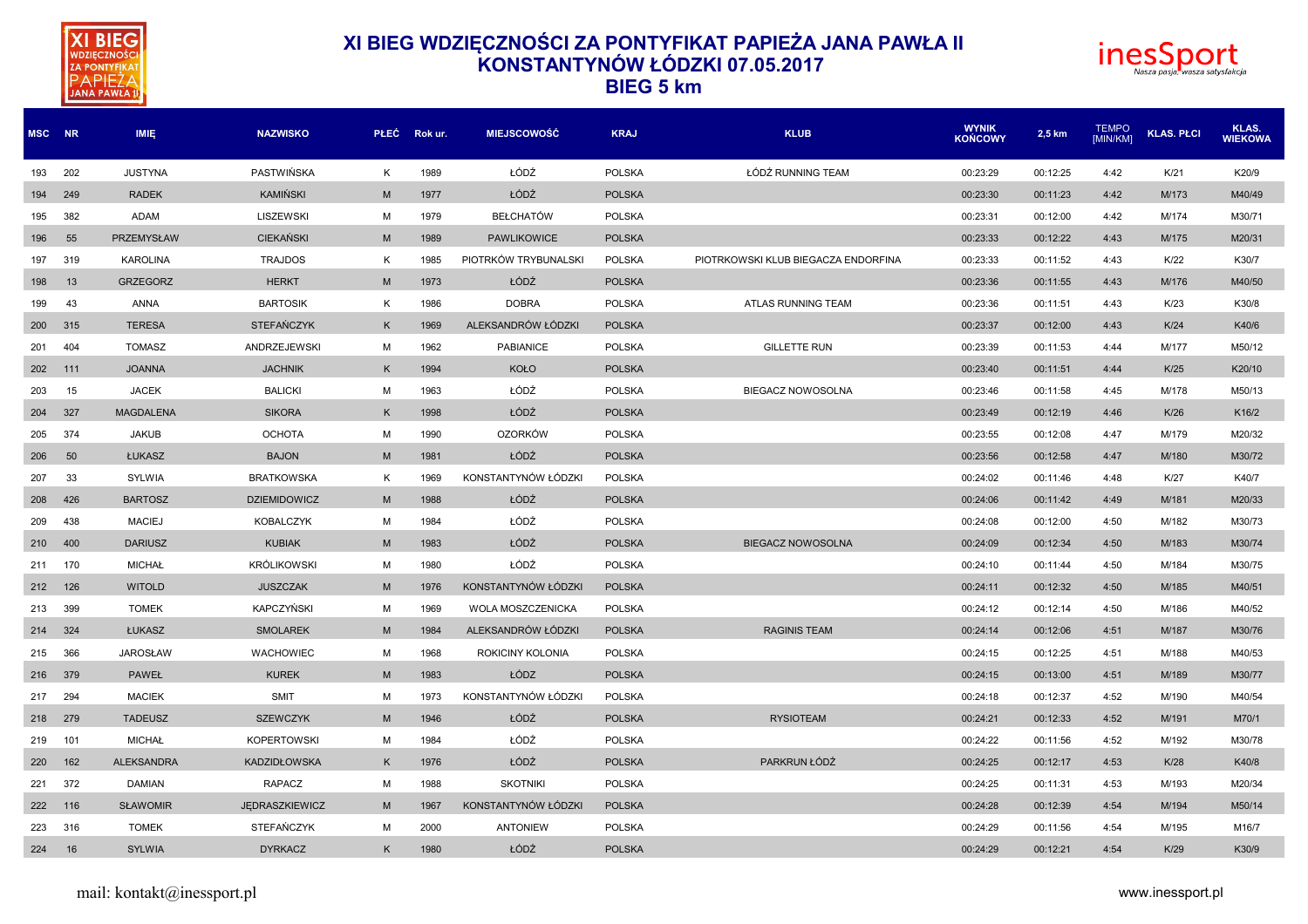



| <b>BIEG</b> |  | ∣5 km |
|-------------|--|-------|
|-------------|--|-------|

| MSC NR  |     | <b>IMIE</b>       | <b>NAZWISKO</b>    | <b>PLEC</b> | Rok ur. | <b>MIEJSCOWOŚĆ</b>         | <b>KRAJ</b>   | <b>KLUB</b>                 | <b>WYNIK</b><br><b>KOŃCOWY</b> | 2,5 km   | <b>TEMPO</b><br>[MIN/KM] | <b>KLAS. PŁCI</b> | KLAS.<br><b>WIEKOWA</b> |
|---------|-----|-------------------|--------------------|-------------|---------|----------------------------|---------------|-----------------------------|--------------------------------|----------|--------------------------|-------------------|-------------------------|
| 225     | 187 | PAWEŁ             | <b>REBOWSKI</b>    | M           | 1973    | KONSTANTYNÓW ŁÓDZKI        | <b>POLSKA</b> | <b>BRAK</b>                 | 00:24:29                       | 00:12:18 | 4:54                     | M/196             | M40/55                  |
| 226     | 118 | <b>MONIKA</b>     | <b>JAWORSKA</b>    | K           | 1981    | <b>FLORENTYNÓW</b>         | <b>POLSKA</b> |                             | 00:24:31                       | 00:11:53 | 4:54                     | K/30              | K30/10                  |
| 227     | 178 | SYLWERIUSZ        | <b>JANISZEWSKI</b> | M           | 1976    | ŁÓDŹ                       | <b>POLSKA</b> |                             | 00:24:35                       | 00:12:30 | 4:55                     | M/197             | M40/56                  |
| 228     | 236 | <b>PAWEŁ</b>      | <b>MALINOWSKI</b>  | M           | 1975    | SZCZAWIN DUŻY              | <b>POLSKA</b> | MPK - ŁÓDŹ                  | 00:24:36                       | 00:12:25 | 4:55                     | M/198             | M40/57                  |
| 229     | 208 | <b>ANNA</b>       | NARUSZEWICZ        | K           | 1985    | ŁÓDŹ                       | <b>POLSKA</b> |                             | 00:24:39                       | 00:12:12 | 4:56                     | K/31              | K30/11                  |
| 230     | 454 | <b>AGNIESZKA</b>  | <b>BŁAŻEJCZYK</b>  | K           | 1965    | ŁÓDŹ                       | <b>POLSKA</b> | BIEGAMPOLODZI.PL            | 00:24:45                       | 00:12:49 | 4:57                     | K/32              | K50/1                   |
| 231     | 271 | <b>PIOTR</b>      | <b>SZEFER</b>      | M           | 1953    | KONSTANTYNÓW ŁÓDZKI        | <b>POLSKA</b> |                             | 00:24:48                       | 00:12:16 | 4:58                     | M/199             | M60/8                   |
| 232     | 323 | <b>MACIEJ</b>     | <b>SUSKI</b>       | M           | 1962    | ŁÓDŹ                       | <b>POLSKA</b> | ŁÓDŹ RUNNING TEAM           | 00:24:51                       | 00:12:46 | 4:58                     | M/200             | M50/15                  |
| 233     | 368 | <b>PAULINA</b>    | <b>CHMIEL</b>      | K           | 1985    | ŁÓDŹ                       | <b>POLSKA</b> | PULS TRI TEAM               | 00:24:51                       | 00:12:15 | 4:58                     | K/33              | K30/12                  |
| 234     | 225 | <b>ROMAN</b>      | <b>MAKOWSKI</b>    | M           | 1979    | <b>PABIANICE</b>           | <b>POLSKA</b> | <b>KORONA PABIANICE</b>     | 00:24:56                       | 00:12:45 | 4:59                     | M/201             | M30/79                  |
| 235     | 222 | <b>KAROLINA</b>   | <b>PAWLIK</b>      | K           | 1989    | ŁÓDŹ                       | <b>POLSKA</b> |                             | 00:24:56                       | 00:12:36 | 4:59                     | K/34              | K20/11                  |
| 236     | 341 | <b>JAROSŁAW</b>   | <b>KRUK</b>        | M           | 1970    | ŁÓDŹ                       | <b>POLSKA</b> | <b>EVERRUN</b>              | 00:24:59                       | 00:12:58 | 4:60                     | M/202             | M40/58                  |
| 237     | 392 | <b>TOMASZ</b>     | <b>KLATKIEWICZ</b> | M           | 1969    | KONSTANTYNÓW ŁÓDZKI        | <b>POLSKA</b> |                             | 00:25:03                       | 00:12:26 | 5:01                     | M/203             | M40/59                  |
| 238     | 21  | <b>JULITA</b>     | <b>BOROWCZYK</b>   | K           | 1974    | TOMASZÓW MAZOWIECKI        | <b>POLSKA</b> |                             | 00:25:04                       | 00:13:04 | 5:01                     | K/35              | K40/9                   |
| 239     | 205 | <b>TOMASZ</b>     | <b>PAKUŁA</b>      | M           | 1974    | <b>KWIATKOWICE KOLONIA</b> | <b>POLSKA</b> | <b>LKS KWIATKOWICE</b>      | 00:25:04                       | 00:12:55 | 5:01                     | M/204             | M40/60                  |
| 240     | 350 | <b>PAULINA</b>    | <b>STARNAWSKA</b>  | K           | 1993    | TOMASZÓW MAZOWIECKI        | <b>POLSKA</b> |                             | 00:25:05                       | 00:13:04 | 5:01                     | K/36              | K20/12                  |
| 241     | 70  | <b>DOMINIKA</b>   | <b>GAPYS</b>       | K           | 1994    | <b>JASTRZĄB</b>            | <b>POLSKA</b> |                             | 00:25:08                       | 00:12:44 | 5:02                     | K/37              | K20/13                  |
| 242     | 340 | <b>PIOTR</b>      | <b>WIECZOREK</b>   | M           | 1972    | ŁÓDŹ                       | <b>POLSKA</b> | <b>RUN FLY TEAM</b>         | 00:25:09                       | 00:12:27 | 5:02                     | M/205             | M40/61                  |
| 243     | 311 | <b>ROBERT</b>     | <b>WAWRZENIAK</b>  | M           | 1974    | ŁÓDŹ                       | <b>POLSKA</b> | <b>ROSSBIEGANI</b>          | 00:25:10                       | 00:13:10 | 5:02                     | M/206             | M40/62                  |
| 244     | 119 | <b>JACEK</b>      | <b>KRZEMIŃSKI</b>  | M           | 1986    | ŁÓDŹ                       | <b>POLSKA</b> | PHILIPS ŁÓDŹ ACTIVE RUNNERS | 00:25:15                       | 00:12:29 | 5:03                     | M/207             | M30/80                  |
| 245     | 232 | <b>MACIEJ</b>     | <b>RAJEWSKI</b>    | M           | 1988    | ŁÓDŹ                       | <b>POLSKA</b> |                             | 00:25:19                       | 00:12:17 | 5:04                     | M/208             | M20/35                  |
| 246     | 456 | <b>JACEK</b>      | <b>SWIATŁOWSKI</b> | M           | 1987    | KONSTANTYNÓW ŁÓDZKI        | <b>POLSKA</b> | KAS KONSTANTYNÓW ŁÓDZKI     | 00:25:22                       | 00:12:00 | 5:04                     | M/209             | M30/81                  |
| 247     | 207 | <b>ZBIGNIEW</b>   | <b>OSTAFIN</b>     | M           | 1961    | ZGIERZ                     | <b>POLSKA</b> | MPK ŁÓDŹ                    | 00:25:23                       | 00:12:36 | 5:05                     | M/210             | M50/16                  |
| 248     | 75  | <b>AGATA</b>      | ANDRZEJEWSKA       | K           | 1979    | ŁODŹ                       | <b>POLSKA</b> | AMBITNE TYGRYSICE           | 00:25:28                       | 00:13:06 | 5:06                     | K/38              | K30/13                  |
| 249     | 291 | <b>MSTEUSZ</b>    | <b>SUCHOWICZ</b>   | м           | 1992    | ŁÓDŹ                       | <b>POLSKA</b> |                             | 00:25:32                       | 00:12:40 | 5:06                     | M/211             | M20/36                  |
| 250     | 238 | <b>KRZYSZTOF</b>  | <b>PABICH</b>      | M           | 1964    | PIOTRKÓW TRYBUNALSKI       | <b>POLSKA</b> | PKB ENDORFINA               | 00:25:33                       | 00:12:44 | 5:07                     | M/212             | M50/17                  |
| 251     | 349 | <b>MAGDALENA</b>  | <b>KUBICKA</b>     | K           | 1976    | <b>FLORENTYNÓW</b>         | <b>POLSKA</b> |                             | 00:25:35                       | 00:13:27 | 5:07                     | K/39              | K40/10                  |
| 252     | 81  | <b>ALEKSANDRA</b> | <b>KRUK</b>        | K           | 1974    | ŁÓDŹ                       | <b>POLSKA</b> | <b>EVERRUN</b>              | 00:25:38                       | 00:12:59 | 5:08                     | K/40              | K40/11                  |
| 253     | 174 | <b>TOMASZ</b>     | KUŹNIK             | M           | 1985    | ŁASK                       | <b>POLSKA</b> | ŁÓDŹ KOCHA SPORT            | 00:25:38                       | 00:13:19 | 5:08                     | M/213             | M30/82                  |
| 254     | 121 | <b>DOROTA</b>     | <b>KRYSIAK</b>     | K           | 1983    | <b>PABIANICE</b>           | <b>POLSKA</b> | PARKRUN PABIANICE           | 00:25:40                       | 00:12:51 | 5:08                     | K/41              | K30/14                  |
| 255     | 226 | <b>RAFAŁ</b>      | <b>PRZYBYSZ</b>    | M           | 1950    | ŁÓDŹ                       | <b>POLSKA</b> |                             | 00:25:41                       | 00:12:34 | 5:08                     | M/214             | M60/9                   |
| 256 276 |     | <b>JACEK</b>      | <b>TARKA</b>       | M           | 1979    | KONSTANTYNÓW ŁÓDZKI        | <b>POLSKA</b> |                             | 00:25:45                       | 00:12:49 | 5:09                     | M/215             | M30/83                  |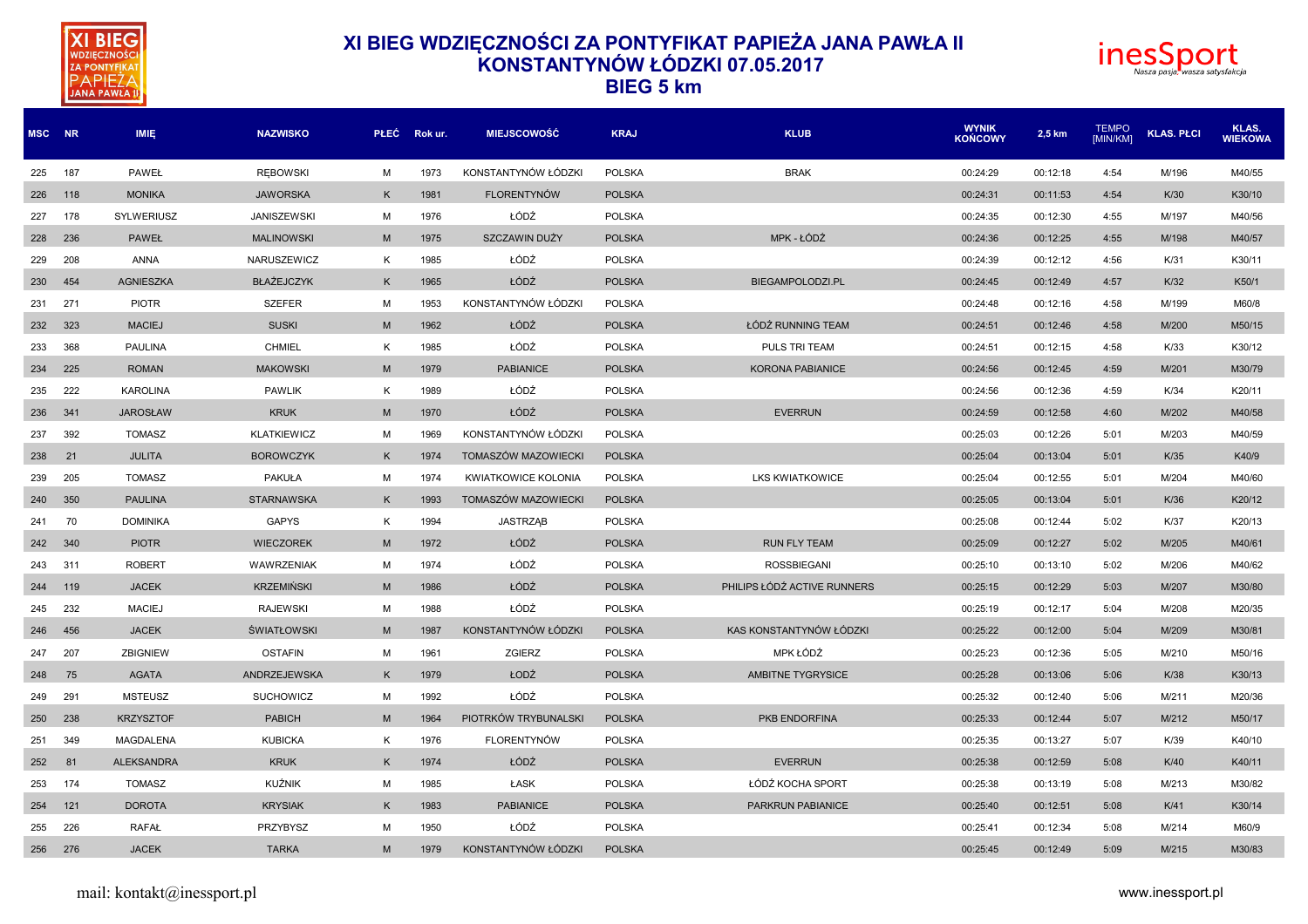



| MSC NR  |     | <b>IMIE</b>      | <b>NAZWISKO</b>    | <b>PLEC</b> | Rok ur. | <b>MIEJSCOWOŚĆ</b>  | <b>KRAJ</b>   | <b>KLUB</b>                 | <b>WYNIK</b><br><b>KONCOWY</b> | 2,5 km   | <b>TEMPO</b><br>[MIN/KM] | <b>KLAS. PLCI</b> | KLAS.<br><b>WIEKOWA</b> |
|---------|-----|------------------|--------------------|-------------|---------|---------------------|---------------|-----------------------------|--------------------------------|----------|--------------------------|-------------------|-------------------------|
| 257     | 6   | <b>ROBERT</b>    | <b>CIUPEK</b>      | M           | 1979    | KONSTANTYNÓW ŁÓDZKI | <b>POLSKA</b> |                             | 00:25:46                       | 00:12:55 | 5:09                     | M/216             | M30/84                  |
| 258     | 163 | ADAM             | <b>KOWAL</b>       | M           | 1999    | ŁÓDŹ                | <b>POLSKA</b> | <b>GAZELLES FLYING TEAM</b> | 00:25:51                       | 00:12:52 | 5:10                     | M/217             | M16/8                   |
| 259     | 466 | <b>ROMAN</b>     | LEMAŃSKI           | м           | 1961    | <b>RABIEŃ</b>       | <b>POLSKA</b> | 601275287                   | 00:25:53                       | 00:12:47 | 5:11                     | M/218             | M50/18                  |
| 260     | 97  | ANDRZEJ          | <b>LESIAK</b>      | M           | 1954    | ŁÓDŹ                | <b>POLSKA</b> | <b>RYSIOTEAM</b>            | 00:25:54                       | 00:13:07 | 5:11                     | M/219             | M60/10                  |
| 261     | 95  | <b>RAFAŁ</b>     | <b>KRAWCZYK</b>    | M           | 1984    | ALEKSANDRÓW ŁÓDZKI  | <b>POLSKA</b> |                             | 00:25:55                       | 00:14:26 | 5:11                     | M/220             | M30/85                  |
| 262     | 250 | <b>PATRYK</b>    | KIŃSKI             | M           | 1994    | ŁÓDŹ                | <b>POLSKA</b> |                             | 00:25:56                       | 00:13:38 | 5:11                     | M/221             | M20/37                  |
| 263     | 11  | <b>ANNA</b>      | <b>GŁYDZIAK</b>    | K           | 1976    | LODZ                | <b>POLSKA</b> |                             | 00:25:57                       | 00:13:17 | 5:11                     | K/42              | K40/12                  |
| 264     | 114 | <b>KRZYSZTOF</b> | <b>KUNICKI</b>     | M           | 1985    | ALEKSANDRÓW ŁÓDZKI  | <b>POLSKA</b> |                             | 00:25:59                       | 00:12:45 | 5:12                     | M/222             | M30/86                  |
| 265     | 307 | <b>SABINA</b>    | <b>SZMYTKE</b>     | K           | 1953    | KONSTANTYNÓW ŁÓDZKI | <b>POLSKA</b> | SZAKALE BAŁUT ŁÓDŹ          | 00:25:59                       | 00:12:55 | 5:12                     | K/43              | K60/1                   |
| 266     | 86  | <b>STEFAN</b>    | ŁAPCZYŃSKI         | M           | 1950    | KONSTANTYNÓW ŁÓDZKI | <b>POLSKA</b> | NIEZRZESZONY                | 00:25:59                       | 00:12:41 | 5:12                     | M/223             | M60/11                  |
| 267     | 424 | MAŁGORZATA       | <b>FRANKENBERG</b> | K           | 1955    | ŁÓDŹ                | <b>POLSKA</b> | <b>BIEGACZ NOWOSOLNA</b>    | 00:26:00                       | 00:12:56 | 5:12                     | K/44              | K60/2                   |
| 268     | 204 | <b>DAWID</b>     | <b>POLA</b>        | M           | 1999    | ŁÓDŹ                | <b>POLSKA</b> | ŁÓDŹ KOCHA SPORT            | 00:26:01                       | 00:14:35 | 5:12                     | M/224             | M16/9                   |
| 269     | 190 | <b>TOMASZ</b>    | <b>RUDZKI</b>      | M           | 1970    | KONSTANTYNÓW ŁÓDZKI | <b>POLSKA</b> | RAJSPORT ACTIVE             | 00:26:02                       | 00:12:34 | 5:12                     | M/225             | M40/63                  |
| 270     | 351 | <b>JACEK</b>     | <b>DOBRZYŃSKI</b>  | M           | 1985    | ALEKSANDRÓW ŁÓDZKI  | <b>POLSKA</b> | <b>GRUBY RYCHU</b>          | 00:26:09                       | 00:13:19 | 5:14                     | M/226             | M30/87                  |
| 271     | 74  | <b>MAREK</b>     | <b>BIGOSZEWSKI</b> | M           | 1977    | ŁÓDŹ                | <b>POLSKA</b> | NIEZRZESZONY                | 00:26:09                       | 00:12:53 | 5:14                     | M/227             | M40/64                  |
| 272     | 375 | ŁUKASZ           | <b>OCHOTA</b>      | M           | 1990    | <b>OZORKÓW</b>      | <b>POLSKA</b> |                             | 00:26:11                       | 00:13:11 | 5:14                     | M/228             | M20/38                  |
| 273     | 38  | <b>MICHAŁ</b>    | CHADZYŃSKI         | M           | 1983    | KONSTANTYNÓW ŁÓDZKI | <b>POLSKA</b> |                             | 00:26:15                       | 00:13:52 | 5:15                     | M/229             | M30/88                  |
| 274     | 395 | <b>TOMASZ</b>    | <b>KUNA</b>        | M           | 1992    | ŁÓDŹ                | <b>POLSKA</b> |                             | 00:26:15                       | 00:13:30 | 5:15                     | M/230             | M20/39                  |
| 275     | 89  | <b>SZYMON</b>    | <b>KOCIK</b>       | M           | 2000    | KONSTANTYNÓW ŁÓDZKI | <b>POLSKA</b> |                             | 00:26:17                       | 00:13:50 | 5:15                     | M/231             | M16/10                  |
| 276     | 224 | <b>KAZIMIERZ</b> | <b>MAKOWSKI</b>    | M           | 1952    | <b>KSAWERÓW</b>     | <b>POLSKA</b> |                             | 00:26:19                       | 00:12:51 | 5:16                     | M/232             | M60/12                  |
| 277     | 371 | SEBASTIAN        | <b>RAPACZ</b>      | M           | 1986    | <b>SKOTNIKI</b>     | <b>POLSKA</b> |                             | 00:26:20                       | 00:12:23 | 5:16                     | M/233             | M30/89                  |
| 278 378 |     | <b>TOMASZ</b>    | <b>OSKIERKO</b>    | M           | 1987    | ŁÓDŹ                | <b>POLSKA</b> | <b>ATLAS RUNNING TEAM</b>   | 00:26:23                       | 00:13:36 | 5:17                     | M/234             | M30/90                  |
| 279     | 401 | <b>MONIKA</b>    | <b>KUBIAK</b>      | K           | 1990    | ŁÓDŹ                | <b>POLSKA</b> |                             | 00:26:24                       | 00:13:07 | 5:17                     | K/45              | K20/14                  |
| 280     | 76  | <b>KRZYSZTOF</b> | <b>CIEKAŃSKI</b>   | M           | 1974    | <b>KSAWERÓW</b>     | <b>POLSKA</b> | 1 DYWIZJON LOTNICZY         | 00:26:25                       | 00:13:08 | 5:17                     | M/235             | M40/65                  |
| 281     | 83  | <b>PIOTR</b>     | <b>KRUK</b>        | M           | 1979    | ŁÓDŹ                | <b>POLSKA</b> | ŁÓDŹ KOCHA SPORT            | 00:26:25                       | 00:13:16 | 5:17                     | M/236             | M30/91                  |
| 282     | 82  | <b>PATRYCJA</b>  | <b>KRUK</b>        | K           | 1985    | ŁÓDŹ                | <b>POLSKA</b> | <b>RYSIOTEAM</b>            | 00:26:26                       | 00:13:16 | 5:17                     | K/46              | K30/15                  |
| 283     | 37  | ANIA             | <b>EDYK</b>        | K           | 1964    | TOMASZÓW MAZ.       | <b>POLSKA</b> |                             | 00:26:28                       | 00:13:31 | 5:18                     | K/47              | K50/2                   |
| 284     | 196 | <b>MICHAŁ</b>    | <b>RAJCZAK</b>     | M           | 1986    | ŁÓDŹ                | <b>POLSKA</b> |                             | 00:26:29                       | 00:13:36 | 5:18                     | M/237             | M30/92                  |
| 285     | 434 | AGNIESZKA        | FORZPAŃCZYK        | K           | 1972    | ŁÓDŹ                | <b>POLSKA</b> |                             | 00:26:32                       | 00:13:01 | 5:18                     | K/48              | K40/13                  |
| 286     | 409 | <b>MATEUSZ</b>   | <b>KUREK</b>       | M           | 1985    | <b>MACIEJÓW</b>     | <b>POLSKA</b> |                             | 00:26:33                       | 00:13:47 | 5:19                     | M/238             | M30/93                  |
| 287     | 257 | AGNIESZKA        | <b>NADEL</b>       | K           | 1991    | ŁÓDŹ                | <b>POLSKA</b> | <b>ATLAS RUNNING TEAM</b>   | 00:26:33                       | 00:13:42 | 5:19                     | K/49              | K20/15                  |
| 288     | 293 | LUIZA            | <b>ZALEGA</b>      | K           | 1972    | <b>RABIEŃ</b>       | <b>POLSKA</b> | <b>AGB TORFY</b>            | 00:26:37                       | 00:13:28 | 5:19                     | K/50              | K40/14                  |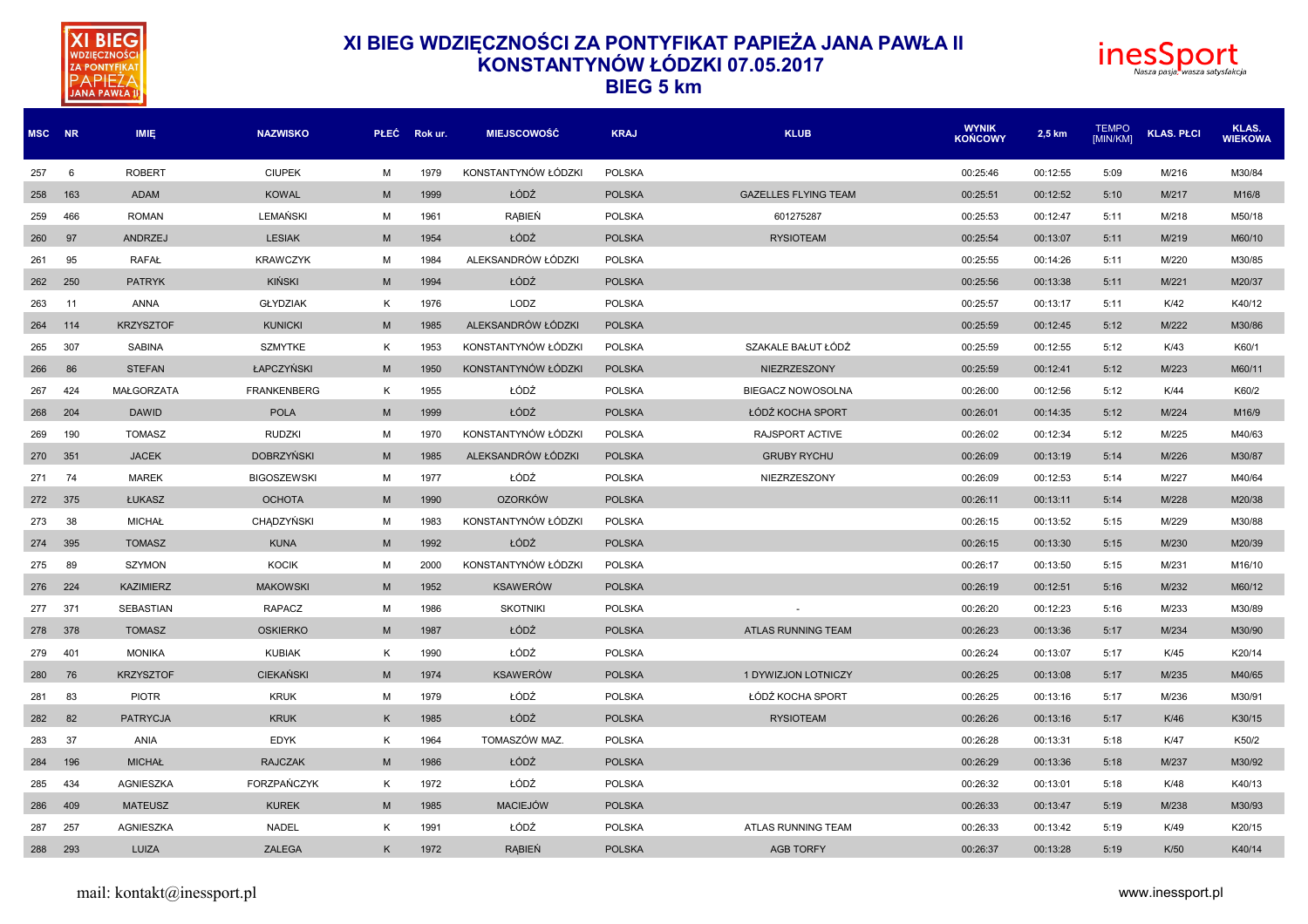



| MSC NR  |                | IMIE.             | <b>NAZWISKO</b>      | <b>PLEC</b> | Rok ur. | <b>MIEJSCOWOŚĆ</b>  | <b>KRAJ</b>   | <b>KLUB</b>             | <b>WYNIK</b><br><b>KOŃCOWY</b> | 2,5 km   | <b>TEMPO</b><br><b>IMIN/KMI</b> | <b>KLAS. PŁCI</b> | KLAS.<br><b>WIEKOWA</b> |
|---------|----------------|-------------------|----------------------|-------------|---------|---------------------|---------------|-------------------------|--------------------------------|----------|---------------------------------|-------------------|-------------------------|
| 289     | $\overline{7}$ | <b>MONIKA</b>     | BRZEZIŃSKA           | K           | 1976    | KONSTANTYNÓW ŁÓDZKI | <b>POLSKA</b> |                         | 00:26:37                       | 00:13:18 | 5:19                            | K/51              | K40/15                  |
| 290     | 345            | <b>MILENA</b>     | <b>CIEMIENIEWSKA</b> | K           | 1982    | ŁÓDŹ                | <b>POLSKA</b> |                         | 00:26:41                       | 00:13:15 | 5:20                            | K/52              | K30/16                  |
| 291     | 448            | <b>MAREK</b>      | <b>SOCHA</b>         | M           | 1971    | ŁÓDŹ                | <b>POLSKA</b> |                         | 00:26:42                       | 00:13:40 | 5:20                            | M/239             | M40/66                  |
| 292     | 352            | <b>NORBERT</b>    | <b>CZAJKOWSKI</b>    | M           | 2002    | ŁÓDŹ                | <b>POLSKA</b> |                         | 00:26:44                       | 00:13:57 | 5:21                            | M/240             |                         |
| 293     | 243            | <b>JAKUB</b>      | <b>MISZCZAK</b>      | M           | 1973    | ŁÓDŹ                | <b>POLSKA</b> |                         | 00:26:44                       | 00:13:42 | 5:21                            | M/241             | M40/67                  |
| 294     | 195            | <b>NATALIA</b>    | <b>RAJCZAK</b>       | K           | 1985    | ŁÓDŹ                | <b>POLSKA</b> |                         | 00:26:44                       | 00:13:38 | 5:21                            | K/53              | K30/17                  |
| 295     | 427            | <b>KAROLINA</b>   | <b>DOBROWOLSKA</b>   | К           | 1982    | DABRÓWKA WIELKA     | <b>POLSKA</b> | <b>ALARCOM TEAM</b>     | 00:26:45                       | 00:13:20 | 5:21                            | K/54              | K30/18                  |
| 296     | 18             | <b>ALEKSANDRA</b> | <b>ADRIANCZYK</b>    | K           | 1996    | KONSTANTYNÓW ŁÓDZKI | <b>POLSKA</b> |                         | 00:26:45                       | 00:13:37 | 5:21                            | K/55              | K20/16                  |
| 297     | 31             | <b>JAN</b>        | <b>BANIA</b>         | M           | 1946    | ŁÓDZ                | <b>POLSKA</b> | <b>KB ARTURÓWEK</b>     | 00:26:49                       | 00:13:14 | 5:22                            | M/242             | M70/2                   |
| 298     | 100            | <b>DOROTA</b>     | <b>KOŁODZIEJCZYK</b> | K           | 1986    | ŁÓDŹ                | <b>POLSKA</b> |                         | 00:26:50                       | 00:13:43 | 5:22                            | K/56              | K30/19                  |
| 299     | 443            | <b>ARKADIUSZ</b>  | WAS                  | M           | 1980    | ŁÓDŹ                | <b>POLSKA</b> | ŁÓDŹ KOCHA SPORT        | 00:26:51                       | 00:12:01 | 5:22                            | M/243             | M30/94                  |
| 300     | 413            | <b>SYLWIA</b>     | WYLAZLOWSKA          | K           | 1977    | ŁÓDŹ                | <b>POLSKA</b> | ŁÓDŹ RUNNING TEAM       | 00:26:52                       | 00:13:35 | 5:22                            | K/57              | K40/16                  |
| 301     | 215            | <b>KAROLINA</b>   | <b>PAWLINA</b>       | К           | 1983    | KONSTANTYNÓW ŁÓDZKI | <b>POLSKA</b> |                         | 00:26:53                       | 00:12:25 | 5:23                            | K/58              | K30/20                  |
| 302     | 440            | <b>ANNA</b>       | MOSTOWA-MAŁECKA      | K           | 1962    | ŁÓDŹ                | <b>POLSKA</b> |                         | 00:26:58                       | 00:13:29 | 5:24                            | K/59              | K50/3                   |
| 303     | 189            | <b>MARTA</b>      | <b>RAWECKA</b>       | K           | 1981    | ŁÓDŹ                | <b>POLSKA</b> | <b>RYSIE</b>            | 00:26:58                       | 00:13:31 | 5:24                            | K/60              | K30/21                  |
| 304     | 228            | <b>TOMASZ</b>     | <b>MIZIOŁEK</b>      | M           | 1971    | ŁÓDŹ                | <b>POLSKA</b> |                         | 00:26:59                       | 00:13:40 | 5:24                            | M/244             | M40/68                  |
| 305     | 24             | <b>JAROSŁAW</b>   | <b>ISKRA</b>         | M           | 1976    | KONSTANTYNÓW ŁÓDZKI | <b>POLSKA</b> |                         | 00:27:03                       | 00:13:22 | 5:25                            | M/245             | M40/69                  |
| 306     | 108            | <b>PATRYK</b>     | <b>JEZIERSKI</b>     | M           | 1980    | ŁÓDŹ                | <b>POLSKA</b> | ŁÓDŹ KOCHA SPORT        | 00:27:06                       | 00:14:03 | 5:25                            | M/246             | M30/95                  |
| 307     | 445            | <b>JACEK</b>      | <b>PAPIERKOWSKI</b>  | M           | 1962    | ŁÓDŹ                | <b>POLSKA</b> |                         | 00:27:07                       | 00:13:05 | 5:25                            | M/247             | M50/19                  |
| 308     | 59             | <b>SYLWIA</b>     | <b>CZAJKOWSKA</b>    | K           | 1976    | ŁÓDŹ                | <b>POLSKA</b> | ŁÓDŹ KOCHA SPORT        | 00:27:08                       | 00:14:04 | 5:26                            | K/61              | K40/17                  |
| 309     | 45             | <b>MAGDALENA</b>  | COLONNA-WALEWSKA     | K           | 1988    | ŁÓDŹ                | <b>POLSKA</b> | ŁÓDŹ RUNNING TEAM       | 00:27:14                       | 00:13:19 | 5:27                            | K/62              | K20/17                  |
| 310     | 414            | <b>MAŁGORZATA</b> | <b>WOJNO</b>         | K           | 1984    | ŁÓDŹ                | <b>POLSKA</b> | ŁÓDŹ KOCHA SPORT        | 00:27:14                       | 00:14:04 | 5:27                            | K/63              | K30/22                  |
| 311     | 255            | PRZEMYSŁAW        | <b>RÓŻYCKI</b>       | M           | 1979    | TOMASZÓW MAZOWIECKI | <b>POLSKA</b> | <b>KPP</b>              | 00:27:15                       | 00:13:40 | 5:27                            | M/248             | M30/96                  |
| 312 115 |                | <b>MATEUSZ</b>    | LEŚKIEWICZ           | M           | 1979    | ŁÓDŹ                | <b>POLSKA</b> |                         | 00:27:16                       | 00:14:03 | 5:27                            | M/249             | M30/97                  |
| 313     | 357            | ANETA             | WĄSIK                | К           | 1978    | KONSTANTYNÓW ŁÓDZKI | <b>POLSKA</b> |                         | 00:27:16                       | 00:13:22 | 5:27                            | K/64              | K30/23                  |
| 314     | 183            | <b>OLA</b>        | <b>MAJCHRZAK</b>     | K           | 1986    | KONSTANTYNÓW ŁÓDZKI | <b>POLSKA</b> |                         | 00:27:17                       | 00:13:32 | 5:27                            | K/65              | K30/24                  |
| 315     | 284            | <b>MAREK</b>      | WRÓBEL               | M           | 1950    | ŁASK                | <b>POLSKA</b> | NIEZRZESZONY            | 00:27:18                       | 00:14:30 | 5:28                            | M/250             | M60/13                  |
| 316     | 184            | <b>DAREK</b>      | <b>REMBLEWSKI</b>    | M           | 1960    | ŁÓDŹ                | <b>POLSKA</b> |                         | 00:27:18                       | 00:13:32 | 5:28                            | M/251             | M50/20                  |
| 317     | 326            | <b>STANISŁAW</b>  | WOJTASZCZYK          | M           | 1960    | <b>PABIANICE</b>    | <b>POLSKA</b> |                         | 00:27:24                       | 00:13:57 | 5:29                            | M/252             | M50/21                  |
| 318     | 274            | <b>DOROTA</b>     | <b>SEKIETA</b>       | K           | 1966    | <b>PABIANICE</b>    | <b>POLSKA</b> |                         | 00:27:24                       | 00:13:20 | 5:29                            | K/66              | K50/4                   |
| 319     | 397            | <b>KATARZYNA</b>  | <b>BUKOWIECKA</b>    | К           | 1988    | <b>MIEDZYLESIE</b>  | <b>POLSKA</b> | <b>KB MARATON TUREK</b> | 00:27:29                       | 00:13:45 | 5:30                            | K/67              | K20/18                  |
| 320 30  |                | <b>RYSZARD</b>    | <b>GOSZCZYŃSKI</b>   | M           | 1947    | ŁÓDŹ                | <b>POLSKA</b> | <b>RYSIOTEAM</b>        | 00:27:33                       | 00:13:54 | 5:31                            | M/253             | M70/3                   |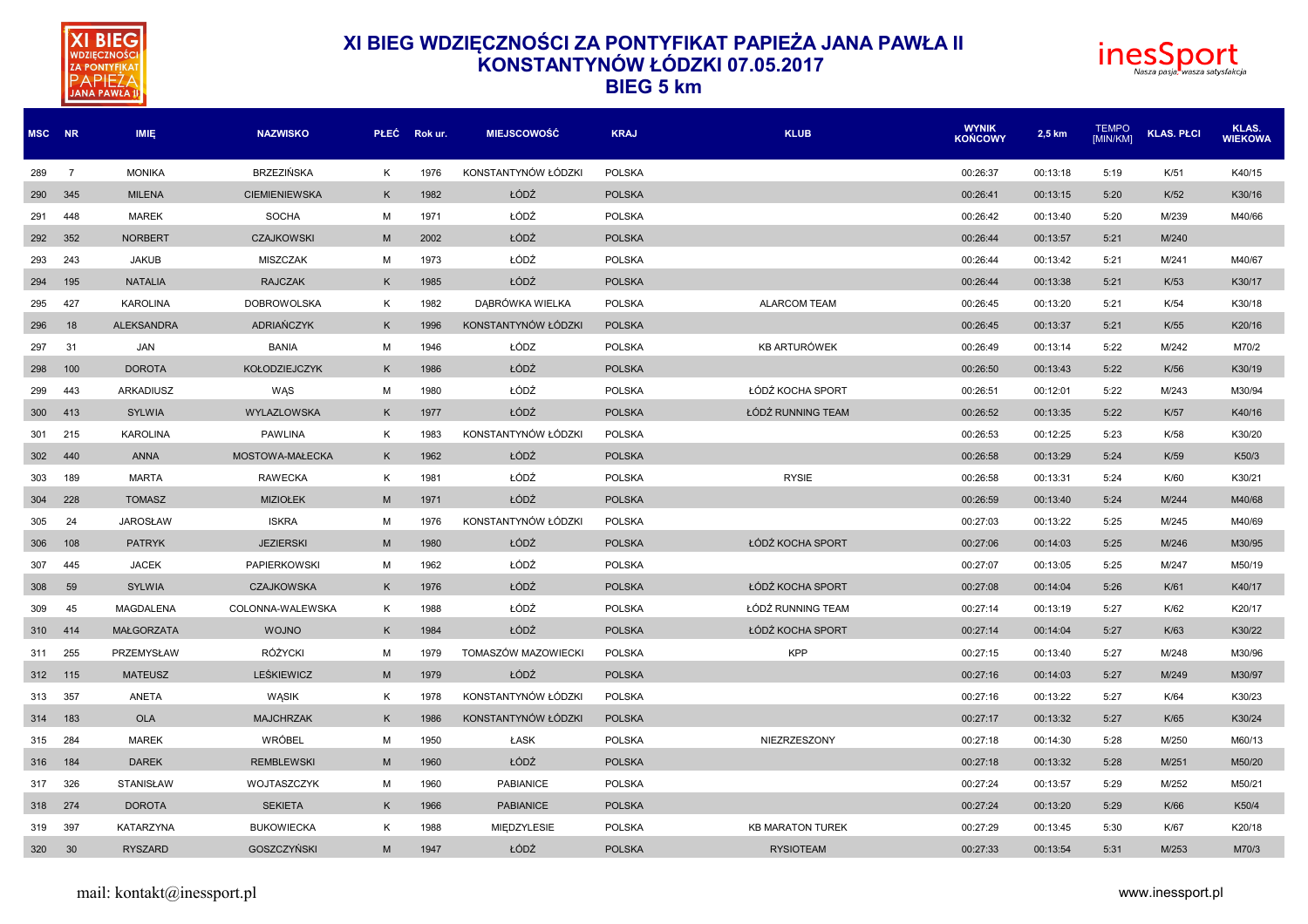



| MSC NR |     | IMIĘ.             | <b>NAZWISKO</b>       | <b>PLEC</b> | Rok ur. | <b>MIEJSCOWOŚĆ</b>  | <b>KRAJ</b>   | <b>KLUB</b>                     | <b>WYNIK</b><br><b>KOŃCOWY</b> | 2,5 km   | <b>TEMPO</b><br>[MIN/KM] | <b>KLAS, PŁCI</b> | KLAS.<br><b>WIEKOWA</b> |
|--------|-----|-------------------|-----------------------|-------------|---------|---------------------|---------------|---------------------------------|--------------------------------|----------|--------------------------|-------------------|-------------------------|
| 321    | 84  | <b>MICHAŁ</b>     | <b>KINDELA</b>        | M           | 1986    | ŁÓDŹ                | <b>POLSKA</b> |                                 | 00:27:35                       | 00:14:20 | 5:31                     | M/254             | M30/98                  |
| 322    | 283 | <b>MONIKA</b>     | <b>SOKOŁOWSKA</b>     | K           | 1981    | ŁÓDŹ                | <b>POLSKA</b> |                                 | 00:27:40                       | 00:13:51 | 5:32                     | K/68              | K30/25                  |
| 323    | 321 | <b>MONIKA</b>     | STRASZYŃSKA           | K           | 1988    | ŁÓDŹ                | <b>POLSKA</b> |                                 | 00:27:42                       | 00:14:13 | 5:32                     | K/69              | K20/19                  |
| 324    | 200 | ŁUKASZ            | <b>MAJEWSKI</b>       | M           | 1988    | ALEKSANDRÓW ŁÓDZKI  | <b>POLSKA</b> | ABG ACTIVE RUNNERS              | 00:27:47                       | 00:14:02 | 5:33                     | M/255             | M20/40                  |
| 325    | 450 | <b>PIOTR</b>      | <b>RAJEWSKI</b>       | M           | 1988    | ALEKSANDRÓW ŁÓDZKI  | <b>POLSKA</b> |                                 | 00:27:51                       | 00:14:03 | 5:34                     | M/256             | M20/41                  |
| 326    | 342 | ADAM              | PRZYBYŁ               | M           | 1976    | ŁÓDŹ                | <b>POLSKA</b> |                                 | 00:27:55                       | 00:14:18 | 5:35                     | M/257             | M40/70                  |
| 327    | 234 | <b>KATARZYNA</b>  | <b>MALINOWSKA</b>     | K           | 1976    | SZCZAWIN DUŻY       | <b>POLSKA</b> |                                 | 00:27:57                       | 00:14:00 | 5:35                     | K/70              | K40/18                  |
| 328    | 412 | <b>PAULINA</b>    | <b>TRZEWIKOWSKA</b>   | K           | 1983    | ŁÓDŹ                | <b>POLSKA</b> |                                 | 00:28:01                       | 00:14:08 | 5:36                     | K/71              | K30/26                  |
| 329    | 90  | <b>MICHAŁ</b>     | <b>KAPIŃSKI</b>       | M           | 1981    | ŁÓDŹ                | <b>POLSKA</b> |                                 | 00:28:03                       | 00:14:56 | 5:37                     | M/258             | M30/99                  |
| 330    | 120 | <b>BARBARA</b>    | <b>KOLEDA</b>         | K           | 1987    | ŁÓDŹ                | <b>POLSKA</b> |                                 | 00:28:04                       | 00:14:02 | 5:37                     | K/72              | K30/27                  |
| 331    | 54  | <b>SŁAWEK</b>     | <b>ALBRECHT</b>       | M           | 1971    | KONSTANTYNÓW ŁÓDZKI | <b>POLSKA</b> |                                 | 00:28:04                       | 00:13:41 | 5:37                     | M/259             | M40/71                  |
| 332    | 128 | <b>MATEUSZ</b>    | <b>KOWALSKI</b>       | M           | 1991    | <b>KSAWERÓW</b>     | <b>POLSKA</b> | <b>GLKS BURZA PAWLIKOWICE</b>   | 00:28:05                       | 00:13:42 | 5:37                     | M/260             | M20/42                  |
| 333    | 332 | <b>GABRIELA</b>   | <b>SIELECKA</b>       | K           | 1982    | ŁÓDŹ                | <b>POLSKA</b> | ŁÓDŹ RUNNING TEAM               | 00:28:08                       | 00:14:09 | 5:38                     | K/73              | K30/28                  |
| 334    | 313 | <b>BEATA</b>      | ZAWADZKA              | K           | 1971    | <b>ZGIERZ</b>       | <b>POLSKA</b> | <b>AMATORKA</b>                 | 00:28:09                       | 00:14:09 | 5:38                     | K/74              | K40/19                  |
| 335    | 235 | AGNIESZKA         | <b>MIKULSKA</b>       | K           | 1975    | ŁÓDŹ                | <b>POLSKA</b> |                                 | 00:28:09                       | 00:14:09 | 5:38                     | K/75              | K40/20                  |
| 336    | 408 | <b>NORBERT</b>    | <b>CICHOSZ</b>        | M           | 1986    | ŁÓDŹ                | <b>POLSKA</b> | NOR&MAC                         | 00:28:12                       | 00:14:00 | 5:38                     | M/261             | M30/100                 |
| 337    | 264 | <b>NORBERT</b>    | ŚMIGIELSKI            | M           | 1978    | KONSTANTYNÓW ŁÓDZKI | <b>POLSKA</b> |                                 | 00:28:12                       | 00:13:36 | 5:38                     | M/262             | M30/101                 |
| 338    | 206 | <b>AGNIESZKA</b>  | RZETELSKA- BRZEMIŃSKA | K           | 1978    | KONSTANTYNÓW ŁÓDZKI | <b>POLSKA</b> |                                 | 00:28:13                       | 00:14:09 | 5:39                     | K/76              | K30/29                  |
| 339    | 381 | <b>MACIEJ</b>     | <b>KWAŚNIAK</b>       | M           | 1990    | ŁÓDŹ                | <b>POLSKA</b> | KONSTANTYNOWSKA AKADEMIA SPORTU | 00:28:19                       | 00:13:05 | 5:40                     | M/263             | M20/43                  |
| 340    | 102 | <b>ŁUKASZ</b>     | <b>KOPERTOWSKI</b>    | M           | 1982    | ŁÓDŹ                | <b>POLSKA</b> |                                 | 00:28:20                       | 00:13:14 | 5:40                     | M/264             | M30/102                 |
| 341    | 353 | <b>EWA</b>        | <b>ŚWIĄTEK</b>        | K           | 1983    | ŁÓDŹ                | <b>POLSKA</b> |                                 | 00:28:24                       | 00:14:59 | 5:41                     | <b>K/77</b>       | K30/30                  |
| 342    | 231 | <b>MATEUSZ</b>    | <b>RAJEWSKI</b>       | M           | 1981    | ŁÓDŹ                | <b>POLSKA</b> | ŁÓDŹ KOCHA SPORT                | 00:28:25                       | 00:14:09 | 5:41                     | M/265             | M30/103                 |
| 343    | 376 | <b>PIOTR</b>      | <b>POGODA</b>         | M           | 1989    | KONSTANTYNÓW ŁÓDZKI | <b>POLSKA</b> | POGO DREAM TEAM                 | 00:28:28                       | 00:13:53 | 5:42                     | M/266             | M20/44                  |
| 344    | 455 | <b>JAKUB</b>      | <b>ŚWIATŁOWSKI</b>    | M           | 1990    | KONSTANTYNÓW ŁÓDZKI | <b>POLSKA</b> | KAS KONSTANTYNÓW ŁÓDZKI         | 00:28:28                       | 00:13:05 | 5:42                     | M/267             | M20/45                  |
| 345    | 64  | <b>MAŁGORZATA</b> | <b>GADOMSKA</b>       | К           | 1970    | WARSZAWA            | <b>POLSKA</b> |                                 | 00:28:37                       | 00:14:36 | 5:43                     | K/78              | K40/21                  |
| 346    | 415 | <b>KAROLINA</b>   | <b>WOJTCZAK</b>       | K           | 1981    | <b>OZORKÓW</b>      | <b>POLSKA</b> |                                 | 00:28:38                       | 00:14:01 | 5:44                     | K/79              | K30/31                  |
| 347    | 388 | RENATA            | KŁODAŚ                | К           | 1974    | <b>PABIANICE</b>    | <b>POLSKA</b> | <b>TEAM-SC</b>                  | 00:28:40                       | 00:14:31 | 5:44                     | K/80              | K40/22                  |
| 348    | 88  | <b>MONIKA</b>     | <b>LUNIAK</b>         | K           | 1982    | KONSTANTYNÓW ŁÓDZKI | <b>POLSKA</b> |                                 | 00:28:46                       | 00:14:57 | 5:45                     | K/81              | K30/32                  |
| 349    | 42  | SYLWIA            | <b>FRET</b>           | К           | 1987    | <b>DOBRA</b>        | <b>POLSKA</b> | ATLAS RUNNING TEAM              | 00:28:48                       | 00:14:31 | 5:46                     | K/82              | K30/33                  |
| 350    | 356 | <b>EWA</b>        | <b>BALCERZAK</b>      | K           | 1983    | ŁÓDŹ                | <b>POLSKA</b> |                                 | 00:28:57                       | 00:15:00 | 5:47                     | K/83              | K30/34                  |
| 351    | 263 | <b>KATARZYNA</b>  | <b>SUCHERSKA</b>      | K           | 1988    | <b>SIERADZ</b>      | <b>POLSKA</b> |                                 | 00:29:06                       | 00:15:00 | 5:49                     | K/84              | K20/20                  |
| 352    | 47  | <b>MAŁGORZATA</b> | <b>FRASZCZAK</b>      | K           | 1993    | <b>ALFONSÓW</b>     | <b>POLSKA</b> |                                 | 00:29:08                       | 00:14:42 | 5:50                     | K/85              | K20/21                  |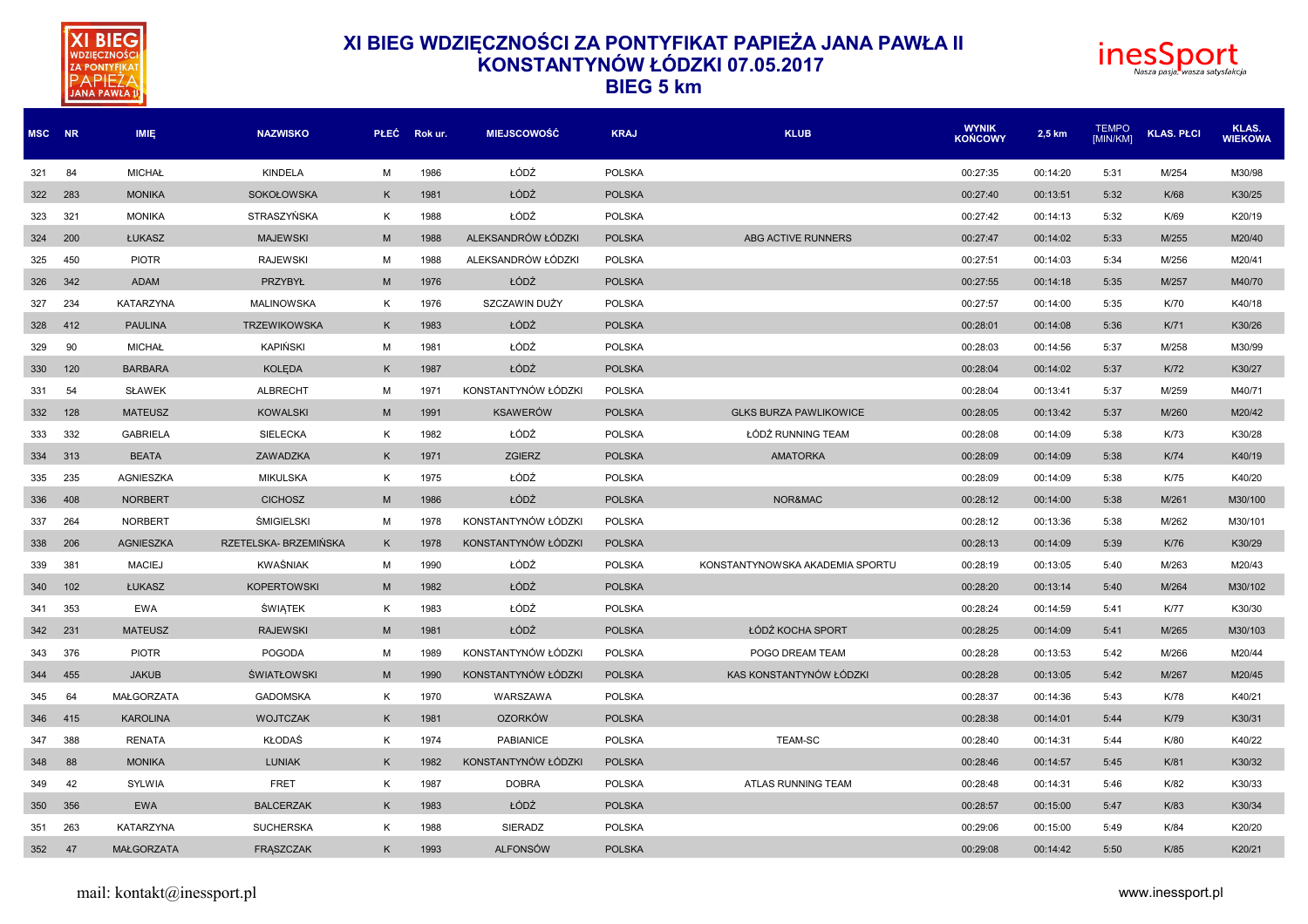



| MSC NR |     | <b>IMIE</b>       | <b>NAZWISKO</b>    | <b>PLEC</b> | Rok ur. | <b>MIEJSCOWOŚĆ</b>  | <b>KRAJ</b>   | <b>KLUB</b>                      | <b>WYNIK</b><br><b>KOŃCOWY</b> | 2,5 km   | <b>TEMPO</b><br><b>IMIN/KMI</b> | <b>KLAS. PŁCI</b> | KLAS.<br><b>WIEKOWA</b> |
|--------|-----|-------------------|--------------------|-------------|---------|---------------------|---------------|----------------------------------|--------------------------------|----------|---------------------------------|-------------------|-------------------------|
| 353    | 242 | <b>MAGDA</b>      | <b>NOWACKA</b>     | Κ           | 1973    | LODZ                | <b>POLSKA</b> |                                  | 00:29:17                       | 00:14:07 | 5:51                            | K/86              | K40/23                  |
| 354    | 298 | <b>KAROLINA</b>   | ZARZYCKA           | K           | 1988    | ŁÓDŹ                | <b>POLSKA</b> | PHILIPS ŁÓDŹ ACTIVE RUNNERS TEAM | 00:29:28                       | 00:14:27 | 5:54                            | K/87              | K20/22                  |
| 355    | 14  | <b>MONIKA</b>     | <b>HERKT</b>       | K           | 1981    | ŁÓDŹ                | <b>POLSKA</b> | KOTAR TEAM                       | 00:29:35                       | 00:15:34 | 5:55                            | K/88              | K30/35                  |
| 356    | 405 | ADAM              | <b>CIECHAŃSKI</b>  | M           | 1968    | <b>BUKOWIEC</b>     | <b>POLSKA</b> |                                  | 00:29:35                       | 00:14:34 | 5:55                            | M/268             | M40/72                  |
| 357    | 306 | <b>KATARZYNA</b>  | <b>TROCIŃSKA</b>   | K           | 1978    | ŁÓDŹ                | <b>POLSKA</b> | <b>RYSIOTEAM</b>                 | 00:29:35                       | 00:14:39 | 5:55                            | K/89              | K30/36                  |
| 358    | 39  | <b>PIOTR</b>      | <b>GRZEGORCZYK</b> | M           | 1944    | ŁÓDŹ                | <b>POLSKA</b> |                                  | 00:29:45                       | 00:15:11 | 5:57                            | M/269             | M70/4                   |
| 359    | 177 | <b>JACEK</b>      | <b>KUCHARSKI</b>   | М           | 1966    | ZGIERZ              | <b>POLSKA</b> |                                  | 00:29:47                       | 00:14:49 | 5:57                            | M/270             | M50/22                  |
| 360    | 223 | <b>MARCIN</b>     | <b>MUCHA</b>       | M           | 1975    | ŁÓDŹ                | <b>POLSKA</b> | PORTAL DANYCH.PL                 | 00:29:50                       | 00:14:38 | 5:58                            | M/271             | M40/73                  |
| 361    | 292 | <b>MAŁGORZATA</b> | <b>TOMCZYK</b>     | K           | 1977    | ŁÓDŹ                | <b>POLSKA</b> |                                  | 00:29:52                       | 00:14:38 | 5:58                            | K/90              | K40/24                  |
| 362    | 210 | <b>ANTONI</b>     | <b>POLANOWSKI</b>  | M           | 1952    | TOMASZÓW MAZOWIECKI | <b>POLSKA</b> |                                  | 00:30:07                       | 00:14:42 | 6:01                            | M/272             | M60/14                  |
| 363    | 439 | <b>PIOTR</b>      | <b>KRAWCZYK</b>    | M           | 1974    | <b>PABIANICE</b>    | <b>POLSKA</b> | <b>GILLETTE RUN</b>              | 00:30:23                       | 00:15:37 | 6:05                            | M/273             | M40/74                  |
| 364    | 123 | <b>CELINA</b>     | <b>KREBS</b>       | K           | 1989    | <b>PABIANICE</b>    | <b>POLSKA</b> | <b>RUN&amp;SMILE PABIANICE</b>   | 00:30:24                       | 00:15:52 | 6:05                            | K/91              | K20/23                  |
| 365    | 63  | <b>MARIAN</b>     | <b>KUPIS</b>       | M           | 1945    | ŁÓDŹ                | <b>POLSKA</b> |                                  | 00:30:25                       | 00:15:49 | 6:05                            | M/274             | M70/5                   |
| 366    | 61  | ZANETA            | <b>BANASIAK</b>    | K           | 1985    | LODZ                | <b>POLSKA</b> |                                  | 00:30:29                       | 00:14:40 | 6:06                            | K/92              | K30/37                  |
| 367    | 317 | <b>RAFAŁ</b>      | <b>TRAD</b>        | M           | 1988    | ZGIERZ              | POLSKA        |                                  | 00:30:29                       | 00:14:40 | 6:06                            | M/275             | M20/46                  |
| 368    | 173 | <b>RADOSŁAW</b>   | <b>KUROPATWA</b>   | M           | 1975    | <b>MIANÓW</b>       | <b>POLSKA</b> |                                  | 00:30:37                       | 00:15:18 | 6:07                            | M/276             | M40/75                  |
| 369    | 248 | <b>WITOLD</b>     | <b>BŁĄDEK</b>      | M           | 1944    | ŁÓDŹ                | <b>POLSKA</b> | PARK RUN ŁODŹ                    | 00:30:40                       | 00:15:17 | 6:08                            | M/277             | M70/6                   |
| 370    | 209 | <b>KRZYSZTOF</b>  | <b>SOBCZYK</b>     | M           | 1986    | <b>PABIANICE</b>    | <b>POLSKA</b> |                                  | 00:30:54                       | 00:14:58 | 6:11                            | M/278             | M30/104                 |
| 371    | 407 | <b>JOANNA</b>     | <b>BANASIAK</b>    | K           | 1981    | ŁÓDŻ                | <b>POLSKA</b> | SZAKALE BAŁUT ŁÓDŻ               | 00:31:20                       | 00:15:19 | 6:16                            | K/93              | K30/38                  |
| 372    | 233 | <b>NATALIA</b>    | <b>PASIECZNIK</b>  | K           | 1981    | DABRÓWKA WIELKA     | <b>POLSKA</b> |                                  | 00:31:29                       | 00:15:31 | 6:18                            | K/94              | K30/39                  |
| 373    | 277 | JAN               | <b>TARKA</b>       | M           | 1945    | KONSTANTYNÓW ŁÓDZK  | <b>POLSKA</b> |                                  | 00:31:32                       | 00:15:32 | 6:18                            | M/279             | M70/7                   |
| 374    | 285 | <b>MONIKA</b>     | <b>WIELEC</b>      | K           | 1980    | ŁÓDŹ                | <b>POLSKA</b> | ŁÓDŹ KOCHA SPORT                 | 00:31:35                       | 00:16:24 | 6:19                            | K/95              | K30/40                  |
| 375    | 429 | <b>IZABELA</b>    | <b>BAZAN</b>       | K           | 1975    | KONSTANTYNÓW ŁÓDZKI | <b>POLSKA</b> |                                  | 00:31:44                       | 00:15:38 | 6:21                            | K/96              | K40/25                  |
| 376    | 12  | <b>MICHAŁ</b>     | <b>EJZERT</b>      | M           | 1975    | ŁÓDŹ                | <b>POLSKA</b> |                                  | 00:31:51                       | 00:16:04 | 6:22                            | M/280             | M40/76                  |
| 377    | 347 | MAGDALENA         | <b>EJZERT</b>      | Κ           | 1974    | ŁÓDŹ                | POLSKA        |                                  | 00:31:52                       | 00:16:05 | 6:22                            | K/97              | K40/26                  |
| 378    | 329 | ANNA              | <b>ZDANOWSKA</b>   | K           | 1983    | ŁÓDŹ                | <b>POLSKA</b> | RAZEM TRENUJEMY SPORT            | 00:31:54                       | 00:16:05 | 6:23                            | K/98              | K30/41                  |
| 379    | 296 | <b>DOMINIKA</b>   | <b>WITKOWSKA</b>   | K           | 1982    | ŁÓDŹ                | <b>POLSKA</b> | <b>ŁODZ KOCHA SPORT</b>          | 00:32:01                       | 00:16:12 | 6:24                            | K/99              | K30/42                  |
| 380    | 419 | <b>BEATA</b>      | <b>TOMCZAK</b>     | K           | 1988    | <b>KUTNO</b>        | <b>POLSKA</b> |                                  | 00:32:02                       | 00:15:55 | 6:24                            | K/100             | K20/24                  |
| 381    | 25  | ANNA              | <b>BROCKA</b>      | K           | 1982    | PABIANICE           | <b>POLSKA</b> |                                  | 00:32:02                       | 00:15:24 | 6:24                            | K/101             | K30/43                  |
| 382    | 310 | <b>ALEKSANDRA</b> | <b>WAWRZENIAK</b>  | K           | 1974    | ŁÓDŹ                | <b>POLSKA</b> |                                  | 00:32:06                       | 00:15:49 | 6:25                            | K/102             | K40/27                  |
| 383    | 193 | <b>AGATA</b>      | <b>MAJTCZAK</b>    | K           | 1981    | KONSTANTYNÓW ŁÓDZK  | <b>POLSKA</b> | <b>BARWNE DZIECI</b>             | 00:32:10                       | 00:16:19 | 6:26                            | K/103             | K30/44                  |
| 384    | 185 | <b>JUSTYNA</b>    | <b>PUCZYŃSKA</b>   | K           | 1977    | KONSTANTYNÓW ŁÓDZKI | <b>POLSKA</b> | <b>BARWNE DZIECI</b>             | 00:32:10                       | 00:16:17 | 6:26                            | K/104             | K40/28                  |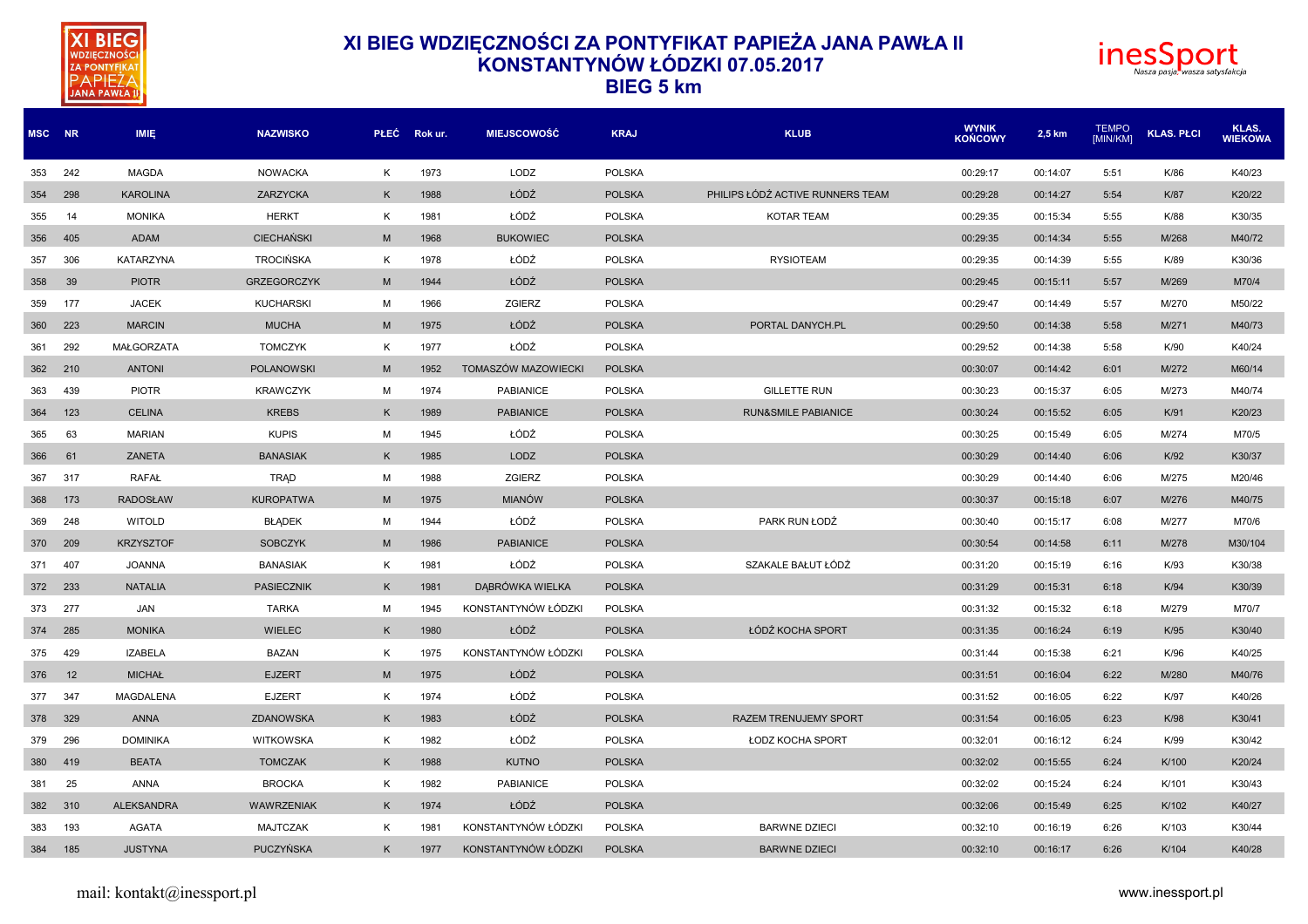



| MSC NR |         | <b>IMIE</b>      | <b>NAZWISKO</b>     |   | PŁEC Rokur. | <b>MIEJSCOWOŚĆ</b>  | <b>KRAJ</b>   | <b>KLUB</b>                               |          | 2,5 km   | <b>TEMPO</b><br>[MIN/KM] | <b>KLAS. PŁCI</b> | KLAS.<br><b>WIEKOWA</b> |
|--------|---------|------------------|---------------------|---|-------------|---------------------|---------------|-------------------------------------------|----------|----------|--------------------------|-------------------|-------------------------|
| 385    | 188     | <b>KATARZYNA</b> | <b>ROGOZINSKA</b>   | K | 1981        | KONSTANTYNÓW ŁÓDZKI | <b>POLSKA</b> | <b>RUN FLY TEAM</b>                       | 00:32:11 | 00:16:05 | 6:26                     | K/105             | K30/45                  |
| 386    | 161     | <b>MARCIN</b>    | <b>KUBIAK</b>       | M | 1980        | KONSTANTYNÓW ŁÓDZKI | <b>POLSKA</b> | <b>BARWNE DZIECI</b>                      | 00:32:11 | 00:16:18 | 6:26                     | M/281             | M30/105                 |
| 387    | 91      | <b>MAGDALENA</b> | LOTKA               | K | 1983        | KONSTANTYNÓW ŁÓDZKI | <b>POLSKA</b> | <b>BARWNE DZIECI</b>                      | 00:32:12 | 00:16:17 | 6:26                     | K/106             | K30/46                  |
| 388    | 272     | <b>IWONA</b>     | SZEFER-BUJNOWICZ    | K | 1978        | KONSTANTYNÓW ŁÓDZKI | <b>POLSKA</b> |                                           | 00:32:12 | 00:15:35 | 6:26                     | K/107             | K30/47                  |
| 389    | 164     | <b>ALICJA</b>    | <b>KOWAL</b>        | K | 1967        | ŁÓDŹ                | <b>POLSKA</b> | <b>GAZELLES FLYING TEAM</b>               | 00:32:17 | 00:16:28 | 6:27                     | K/108             | K50/5                   |
| 390    | 165     | <b>PIOTR</b>     | <b>KOWAL</b>        | M | 1968        | ŁÓDŹ                | <b>POLSKA</b> | <b>GAZELLES FLYING TEAM</b>               | 00:32:18 | 00:16:28 | 6:28                     | M/282             | M40/77                  |
| 391    | 211     | MAGDALENA        | <b>PLUCIŃSKA</b>    | K | 1987        | <b>PABIANICE</b>    | <b>POLSKA</b> |                                           | 00:32:43 | 00:16:29 | 6:33                     | K/109             | K30/48                  |
| 392    | 44      | <b>PATRYCJA</b>  | <b>BEDNAREK</b>     | K | 1987        | <b>PABIANICE</b>    | <b>POLSKA</b> | <b>RUN&amp;SMILE PABIANICE</b>            | 00:32:44 | 00:16:29 | 6:33                     | K/110             | K30/49                  |
| 393    | 355     | <b>DAWID</b>     | <b>KARALUS</b>      | M | 1990        | <b>KSAWERÓW</b>     | <b>POLSKA</b> |                                           | 00:33:00 | 00:18:01 | 6:36                     | M/283             | M20/47                  |
| 394    | 451     | <b>ARKADIUSZ</b> | <b>PUPAR</b>        | M | 1974        | ŁÓDŹ                | <b>POLSKA</b> | LPC SONOCO RUNNING TEAM                   | 00:33:08 | 00:15:48 | 6:38                     | M/284             | M40/78                  |
| 395    | 328     | <b>RAFAL</b>     | WAWRZOS             | M | 1988        | ŁÓDŹ                | <b>POLSKA</b> | <b>OSNOWA RUN</b>                         | 00:33:22 | 00:16:20 | 6:40                     | M/285             | M20/48                  |
| 396    | 266     | <b>URSZULA</b>   | <b>WOŹNICA</b>      | K | 1959        | ŁÓDŹ                | <b>POLSKA</b> | STUDIO PULS ACTIVE TEAM                   | 00:33:26 | 00:16:28 | 6:41                     | K/111             | K50/6                   |
| 397    | 346     | PRZEMYSŁAW       | NOWICZ              | м | 1976        |                     | <b>POLSKA</b> |                                           | 00:33:33 | 00:18:13 | 6:43                     | M/286             | M40/79                  |
| 398    | 182     | <b>WIOLETTA</b>  | <b>MIKOŁAJCZYK</b>  | K | 1974        | KONSTANTYNÓW ŁÓDZKI | <b>POLSKA</b> |                                           | 00:33:50 | 00:16:50 | 6:46                     | K/112             | K40/29                  |
| 399    | 194     | <b>MONIKA</b>    | MAJEWSKA-MARKIEWICZ | K | 1979        | <b>PABIANICE</b>    | <b>POLSKA</b> |                                           | 00:33:55 | 00:17:02 | 6:47                     | K/113             | K30/50                  |
| 400    | 8       | <b>PIOTR</b>     | <b>ILSKI</b>        | M | 1983        | KONSTANTYNÓW ŁÓDZKI | <b>POLSKA</b> |                                           | 00:34:14 | 00:16:18 | 6:51                     | M/287             | M30/106                 |
| 401    | 181     | MIECZYSŁAW       | <b>WOSIAK</b>       | M | 1967        | KONSTANTYNÓW ŁÓDZKI | <b>POLSKA</b> |                                           | 00:34:20 | 00:16:18 | 6:52                     | M/288             | M50/23                  |
| 402    | 364     | <b>KRZYSZTOF</b> | <b>WIADEREK</b>     | M | 1958        | <b>DOBRON</b>       | <b>POLSKA</b> |                                           | 00:34:29 | 00:17:05 | 6:54                     | M/289             | M50/24                  |
| 403    | 275     | LIDIA            | TARCZYŃSKA          | К | 1983        | ŁÓDŹ                | <b>POLSKA</b> |                                           | 00:34:43 | 00:17:20 | 6:57                     | K/114             | K30/51                  |
| 404    | 447     | <b>ASIA</b>      | NAGRODZKA           | K | 1986        | WOLBÓRZ             | <b>POLSKA</b> |                                           | 00:35:16 | 00:17:38 | 7:03                     | K/115             | K30/52                  |
| 405    | 214     | ALAN             | <b>NOWAK</b>        | M | 1990        | ŁÓDŹ                | <b>POLSKA</b> |                                           | 00:35:30 | 00:18:07 | 7:06                     | M/290             | M20/49                  |
| 406    | 105     | <b>DOROTA</b>    | <b>KONECKA</b>      | K | 1975        | KONSTANTYNÓW ŁÓDZKI | <b>POLSKA</b> |                                           | 00:35:30 | 00:18:01 | 7:06                     | K/116             | K40/30                  |
| 407    | 9       | <b>KRZYSZTOF</b> | <b>CZARNECKI</b>    | M | 1965        | <b>OZORKÓW</b>      | <b>POLSKA</b> |                                           | 00:35:31 | 00:17:21 | 7:06                     | M/291             | M50/25                  |
| 408    | 295     | <b>IWONA</b>     | <b>WRÓBEL</b>       | K | 1984        | ŁÓDŹ                | <b>POLSKA</b> |                                           | 00:35:31 | 00:18:07 | 7:06                     | K/117             | K30/53                  |
| 409    | 344     | <b>AGATA</b>     | DANEL               | K | 1989        | ŁÓDŹ                | <b>POLSKA</b> | <b>RYSIOTEAM</b>                          | 00:36:34 | 00:18:03 | 7:19                     | K/118             | K20/25                  |
| 410    | 85      | <b>PIOTR</b>     | KIEDRZYŃSKI         | M | 1976        | KONSTANTYNÓW ŁÓDZKI | <b>POLSKA</b> |                                           | 00:37:19 | 00:17:34 | 7:28                     | M/292             | M40/80                  |
| 411    | 216     | <b>KRZYSZTOF</b> | PIGUŁA              | M | 1962        | ŁÓDŹ                | <b>POLSKA</b> | <b>DELIA COSMETICS TEAM</b>               | 00:39:12 | 00:19:50 | 7:50                     | M/293             | M50/26                  |
| 412    | 41      | <b>MAREK</b>     | <b>CLAPIŃSKI</b>    | M | 1983        | <b>STRYKÓW</b>      | <b>POLSKA</b> |                                           | 00:39:32 | 00:20:14 | 7:54                     | M/294             | M30/107                 |
| 413    | 389     | LIDIA            | <b>KUBICKA</b>      | K | 1984        | ŁÓDŹ                | <b>POLSKA</b> |                                           | 00:42:16 | 00:20:09 | 8:27                     | K/119             | K30/54                  |
| 414    | 104     | <b>MONIKA</b>    | <b>JAKUBIAK</b>     | K | 1980        | ŁÓDŹ                | <b>POLSKA</b> |                                           | 00:42:16 | 00:20:09 | 8:27                     | K/120             | K30/55                  |
| 415    | 80      | <b>MAGDALENA</b> | <b>BAROCHA</b>      | K | 1989        | KOŁO                | <b>POLSKA</b> | POGONKA HOUSE GIGS                        | 00:44:49 | 00:22:17 | 8:58                     | K/121             | K20/26                  |
|        | 416 410 | <b>BARTEK</b>    | <b>BOROWICZ</b>     | M | 1983        | OSTRZESZÓW          | <b>POLSKA</b> | KLUB HOKEJA PODWODNEGO SZUWARY OSTRZESZÓW | 00:44:51 | 00:22:19 | 8:58                     | M/295             | M30/108                 |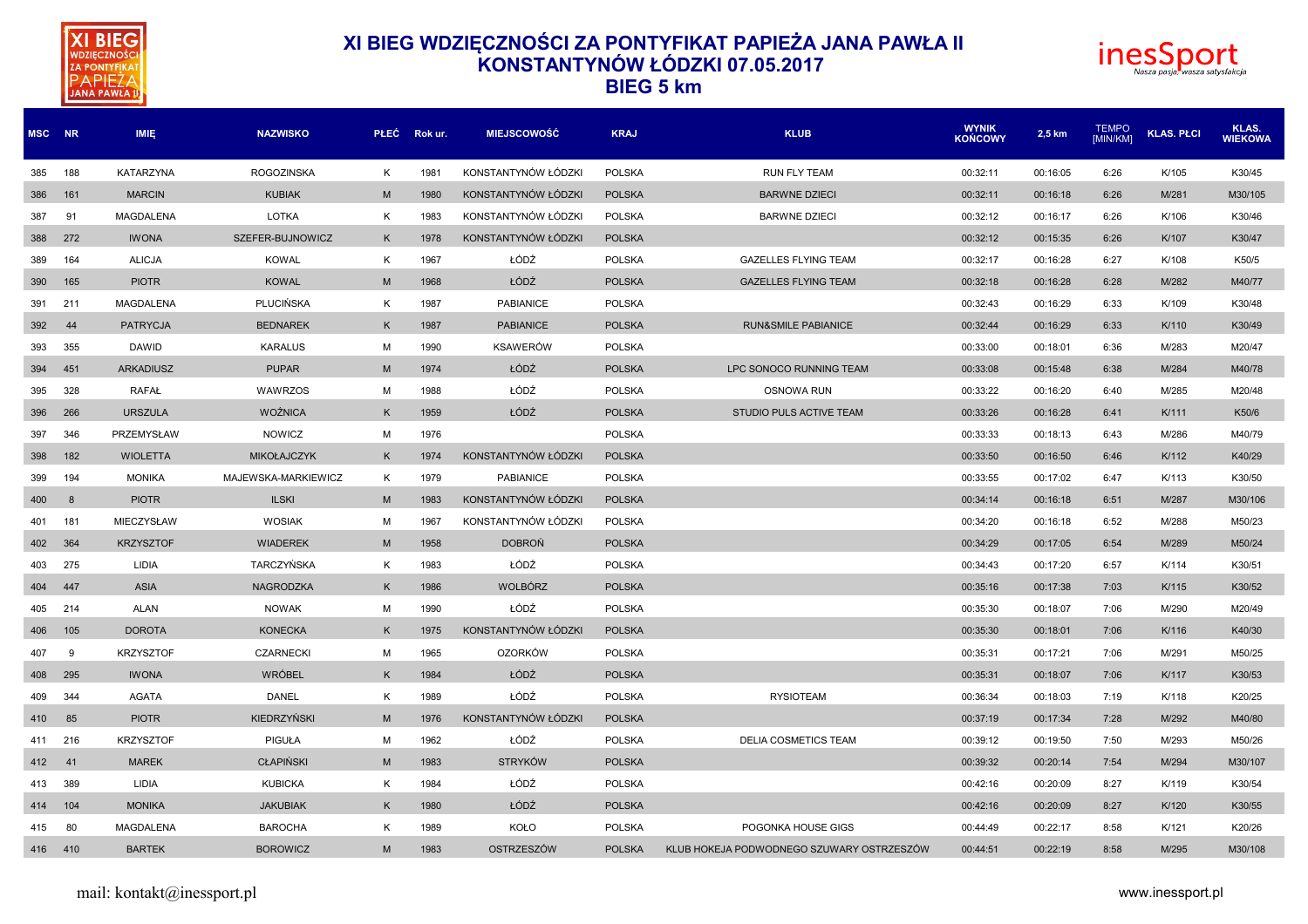



### **KLASYFIKACJA KOBIET Z MIEJSCOWOŚCI KONSTANTYNÓW ŁÓDZKI – 5 km**

| <b>MSC</b>     | <b>NR</b>      | <b>IMIE</b>       | <b>NAZWISKO</b>      | <b>PLEC</b> | Rok ur. | <b>MIEJSCOWOŚĆ</b>  | <b>KRAJ</b>   | <b>KLUB</b>          | <b>WYNIK</b><br><b>KOŃCOWY</b> | 2,5 km   |
|----------------|----------------|-------------------|----------------------|-------------|---------|---------------------|---------------|----------------------|--------------------------------|----------|
|                | 435            | <b>JUSTYNA</b>    | <b>GRZELEWSKA</b>    | Κ           | 1990    | KONSTANTYNÓW ŁÓDZKI | <b>POLSKA</b> |                      | 00:21:05                       | 00:10:16 |
| $\overline{2}$ | 386            | <b>KATARZYNA</b>  | <b>LISOWSKA</b>      | K           | 1993    | KONSTANTYNÓW ŁÓDZKI | <b>POLSKA</b> |                      | 00:21:45                       | 00:10:33 |
| 3              | 33             | <b>SYLWIA</b>     | <b>BRATKOWSKA</b>    | Κ           | 1969    | KONSTANTYNÓW ŁÓDZKI | <b>POLSKA</b> |                      | 00:24:02                       | 00:11:46 |
| $\overline{4}$ | 307            | <b>SABINA</b>     | <b>SZMYTKE</b>       | K           | 1953    | KONSTANTYNÓW ŁÓDZKI | <b>POLSKA</b> | SZAKALE BAŁUT ŁÓDŹ   | 00:25:59                       | 00:12:55 |
| 5              | $\overline{7}$ | <b>MONIKA</b>     | <b>BRZEZIŃSKA</b>    | Κ           | 1976    | KONSTANTYNÓW ŁÓDZKI | <b>POLSKA</b> |                      | 00:26:37                       | 00:13:18 |
| 6              | 18             | <b>ALEKSANDRA</b> | ADRIAŃCZYK           | K           | 1996    | KONSTANTYNÓW ŁÓDZKI | <b>POLSKA</b> |                      | 00:26:45                       | 00:13:37 |
| 7              | 215            | <b>KAROLINA</b>   | <b>PAWLINA</b>       | Κ           | 1983    | KONSTANTYNÓW ŁÓDZKI | <b>POLSKA</b> |                      | 00:26:53                       | 00:12:25 |
| 8              | 357            | <b>ANETA</b>      | <b>WASIK</b>         | K           | 1978    | KONSTANTYNÓW ŁÓDZKI | <b>POLSKA</b> |                      | 00:27:16                       | 00:13:22 |
| 9              | 183            | <b>OLA</b>        | <b>MAJCHRZAK</b>     | Κ           | 1986    | KONSTANTYNÓW ŁÓDZKI | <b>POLSKA</b> |                      | 00:27:17                       | 00:13:32 |
| 10             | 206            | <b>AGNIESZKA</b>  | RZETELSKA-BRZEMIŃSKA | K           | 1978    | KONSTANTYNÓW ŁÓDZKI | <b>POLSKA</b> |                      | 00:28:13                       | 00:14:09 |
| 11             | 88             | <b>MONIKA</b>     | <b>LUNIAK</b>        | Κ           | 1982    | KONSTANTYNÓW ŁÓDZKI | <b>POLSKA</b> |                      | 00:28:46                       | 00:14:57 |
| 12             | 429            | <b>IZABELA</b>    | <b>BAZAN</b>         | K           | 1975    | KONSTANTYNÓW ŁÓDZKI | <b>POLSKA</b> |                      | 00:31:44                       | 00:15:38 |
| 13             | 193            | <b>AGATA</b>      | <b>MAJTCZAK</b>      | Κ           | 1981    | KONSTANTYNÓW ŁÓDZKI | <b>POLSKA</b> | <b>BARWNE DZIECI</b> | 00:32:10                       | 00:16:19 |
| 14             | 185            | <b>JUSTYNA</b>    | PUCZYŃSKA            | K           | 1977    | KONSTANTYNÓW ŁÓDZKI | <b>POLSKA</b> | <b>BARWNE DZIECI</b> | 00:32:10                       | 00:16:17 |
| 15             | 188            | KATARZYNA         | <b>ROGOZINSKA</b>    | K           | 1981    | KONSTANTYNÓW ŁÓDZKI | <b>POLSKA</b> | <b>RUN FLY TEAM</b>  | 00:32:11                       | 00:16:05 |
| 16             | 91             | <b>MAGDALENA</b>  | <b>LOTKA</b>         | K           | 1983    | KONSTANTYNÓW ŁÓDZKI | <b>POLSKA</b> | <b>BARWNE DZIECI</b> | 00:32:12                       | 00:16:17 |
| 17             | 272            | <b>IWONA</b>      | SZEFER-BUJNOWICZ     | K           | 1978    | KONSTANTYNÓW ŁÓDZKI | <b>POLSKA</b> |                      | 00:32:12                       | 00:15:35 |
| 18             | 182            | <b>WIOLETTA</b>   | <b>MIKOŁAJCZYK</b>   | K           | 1974    | KONSTANTYNÓW ŁÓDZKI | <b>POLSKA</b> |                      | 00:33:50                       | 00:16:50 |
| 19             | 105            | <b>DOROTA</b>     | <b>KONECKA</b>       | Κ           | 1975    | KONSTANTYNÓW ŁÓDZKI | <b>POLSKA</b> |                      | 00:35:30                       | 00:18:01 |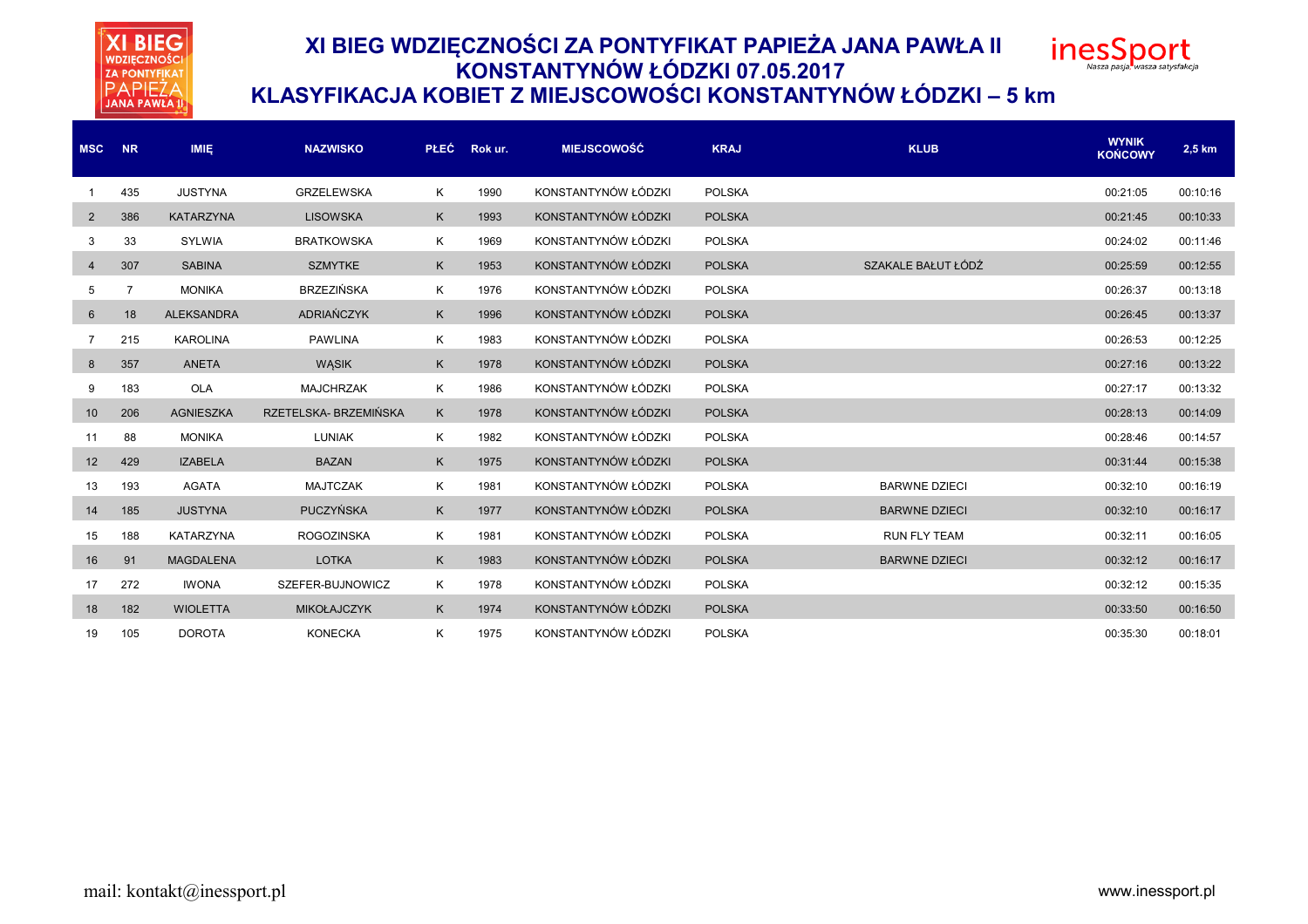**XI BIEG** ZA PONTYFIKAT<br>PAPIEŽA<br>JANA PAWŁA II

# **XI BIEG WDZIĘCZNOŚCI ZA PONTYFIKAT PAPIEŻA JANA PAWŁA II KONSTANTYNÓW ŁÓDZKI 07.05.2017**



### **KLASYFIKACJA MĘŻCZYZN Z MIEJSCOWOŚCI KONSTANTYNÓW ŁÓDZKI – 5 km**

| <b>MSC</b>     | <b>NR</b> | <b>IMIE</b>       | <b>NAZWISKO</b>       |           | PŁEC Rokur. | <b>MIEJSCOWOŚĆ</b>  | <b>KRAJ</b>   | <b>KLUB</b>              | <b>WYNIK</b><br><b>KOŃCOWY</b> | 2,5 km   |
|----------------|-----------|-------------------|-----------------------|-----------|-------------|---------------------|---------------|--------------------------|--------------------------------|----------|
| -1             | 422       | <b>BARTOSZ</b>    | <b>SKRZYPEK</b>       | м         | 1995        | KONSTANTYNÓW ŁÓDZKI | <b>POLSKA</b> | <b>RYSIOTEAM</b>         | 00:17:31                       | 00:08:34 |
| $\overline{2}$ | 191       | <b>WITOLD</b>     | <b>RADZIK</b>         | M         | 1961        | KONSTANTYNÓW ŁÓDZKI | <b>POLSKA</b> |                          | 00:18:51                       | 00:09:22 |
| 3              | 125       | ŁUKASZ            | JASIŃSKI              | M         | 1984        | KONSTANTYNÓW ŁÓDZKI | <b>POLSKA</b> | <b>KKS WŁÓKNIARZ</b>     | 00:19:10                       | 00:09:45 |
| 4              | 269       | <b>JAROSŁAW</b>   | <b>SMUTEK</b>         | ${\sf M}$ | 1964        | KONSTANTYNÓW ŁÓDZKI | <b>POLSKA</b> |                          | 00:19:20                       | 00:09:35 |
| 5              | 348       | <b>FILIP</b>      | <b>STROBIN</b>        | M         | 1983        | KONSTANTYNÓW ŁÓDZKI | <b>POLSKA</b> |                          | 00:19:41                       | 00:09:41 |
| 6              | 107       | <b>PRZEMYSŁAW</b> | <b>KACPRZAK</b>       | M         | 1983        | KONSTANTYNÓW ŁÓDZKI | <b>POLSKA</b> |                          | 00:19:44                       | 00:09:29 |
| $\overline{7}$ | 241       | <b>MARCIN</b>     | <b>PILICHOWSKI</b>    | M         | 1982        | KONSTANTYNÓW ŁÓDZKI | <b>POLSKA</b> | RUN KONSTANTYNÓW         | 00:20:00                       | 00:09:46 |
| 8              | 417       | <b>KRZYSZTOF</b>  | <b>STASZAK</b>        | ${\sf M}$ | 1988        | KONSTANTYNÓW ŁÓDZKI | <b>POLSKA</b> |                          | 00:20:19                       | 00:10:25 |
| 9              | 430       | <b>MARCIN</b>     | <b>BAZAN</b>          | M         | 1975        | KONSTANTYNÓW ŁÓDZKI | <b>POLSKA</b> | <b>VERA RUNNING TEAM</b> | 00:21:51                       | 00:11:24 |
| 10             | 167       | <b>MARCIN</b>     | ŁANDWIJT              | ${\sf M}$ | 1973        | KONSTANTYNÓW ŁÓDZKI | <b>POLSKA</b> | <b>EVERRUN</b>           | 00:22:15                       | 00:11:10 |
| 11             | 87        | <b>GRZEGORZ</b>   | KAŹMIERCZAK           | M         | 1972        | KONSTANTYNÓW ŁÓDZKI | <b>POLSKA</b> | <b>RUN FLY TEAM</b>      | 00:22:31                       | 00:11:17 |
| 12             | 260       | <b>ADRIAN</b>     | <b>PACZEŚ</b>         | ${\sf M}$ | 1996        | KONSTANTYNÓW ŁÓDZKI | <b>POLSKA</b> |                          | 00:22:38                       | 00:11:23 |
| 13             | 17        | <b>SZYMON</b>     | <b>DEBSKI</b>         | M         | 1985        | KONSTANTYNÓW ŁÓDZKI | <b>POLSKA</b> |                          | 00:22:44                       | 00:11:13 |
| 14             | 192       | ANDRZEJ           | <b>RADZIK</b>         | M         | 1962        | KONSTANTYNÓW ŁÓDZKI | <b>POLSKA</b> |                          | 00:23:04                       | 00:11:25 |
| 15             | 308       | <b>MARCIN</b>     | <b>STASIAK</b>        | M         | 1976        | KONSTANTYNÓW ŁÓDZKI | <b>POLSKA</b> |                          | 00:23:13                       | 00:11:48 |
| 16             | 103       | <b>TADEUSZ</b>    | <b>KACPRZAK</b>       | M         | 1955        | KONSTANTYNÓW ŁÓDZKI | <b>POLSKA</b> |                          | 00:23:19                       | 00:11:21 |
| 17             | 126       | <b>WITOLD</b>     | JUSZCZAK              | M         | 1976        | KONSTANTYNÓW ŁÓDZKI | <b>POLSKA</b> |                          | 00:24:11                       | 00:12:32 |
| 18             | 294       | <b>MACIEK</b>     | <b>SMIT</b>           | M         | 1973        | KONSTANTYNÓW ŁÓDZKI | <b>POLSKA</b> |                          | 00:24:18                       | 00:12:37 |
| 19             | 116       | <b>SŁAWOMIR</b>   | <b>JEDRASZKIEWICZ</b> | M         | 1967        | KONSTANTYNÓW ŁÓDZKI | <b>POLSKA</b> |                          | 00:24:28                       | 00:12:39 |
| 20             | 187       | <b>PAWEŁ</b>      | <b>REBOWSKI</b>       | M         | 1973        | KONSTANTYNÓW ŁÓDZKI | <b>POLSKA</b> | <b>BRAK</b>              | 00:24:29                       | 00:12:18 |
| 21             | 271       | <b>PIOTR</b>      | <b>SZEFER</b>         | M         | 1953        | KONSTANTYNÓW ŁÓDZKI | <b>POLSKA</b> |                          | 00:24:48                       | 00:12:16 |
| 22             | 392       | <b>TOMASZ</b>     | <b>KLATKIEWICZ</b>    | M         | 1969        | KONSTANTYNÓW ŁÓDZKI | <b>POLSKA</b> |                          | 00:25:03                       | 00:12:26 |
| 23             | 456       | <b>JACEK</b>      | <b>ŚWIATŁOWSKI</b>    | M         | 1987        | KONSTANTYNÓW ŁÓDZKI | <b>POLSKA</b> | KAS KONSTANTYNÓW ŁÓDZKI  | 00:25:22                       | 00:12:00 |
| 24             | 276       | <b>JACEK</b>      | <b>TARKA</b>          | M         | 1979        | KONSTANTYNÓW ŁÓDZKI | <b>POLSKA</b> |                          | 00:25:45                       | 00:12:49 |
| 25             | 6         | <b>ROBERT</b>     | <b>CIUPEK</b>         | M         | 1979        | KONSTANTYNÓW ŁÓDZKI | <b>POLSKA</b> |                          | 00:25:46                       | 00:12:55 |
| 26             | 86        | <b>STEFAN</b>     | ŁAPCZYŃSKI            | M         | 1950        | KONSTANTYNÓW ŁÓDZKI | <b>POLSKA</b> | NIEZRZESZONY             | 00:25:59                       | 00:12:41 |
| 27             | 190       | <b>TOMASZ</b>     | <b>RUDZKI</b>         | M         | 1970        | KONSTANTYNÓW ŁÓDZKI | <b>POLSKA</b> | RAJSPORT ACTIVE          | 00:26:02                       | 00:12:34 |
| 28             | 38        | <b>MICHAŁ</b>     | <b>CHADZYŃSKI</b>     | M         | 1983        | KONSTANTYNÓW ŁÓDZKI | <b>POLSKA</b> |                          | 00:26:15                       | 00:13:52 |